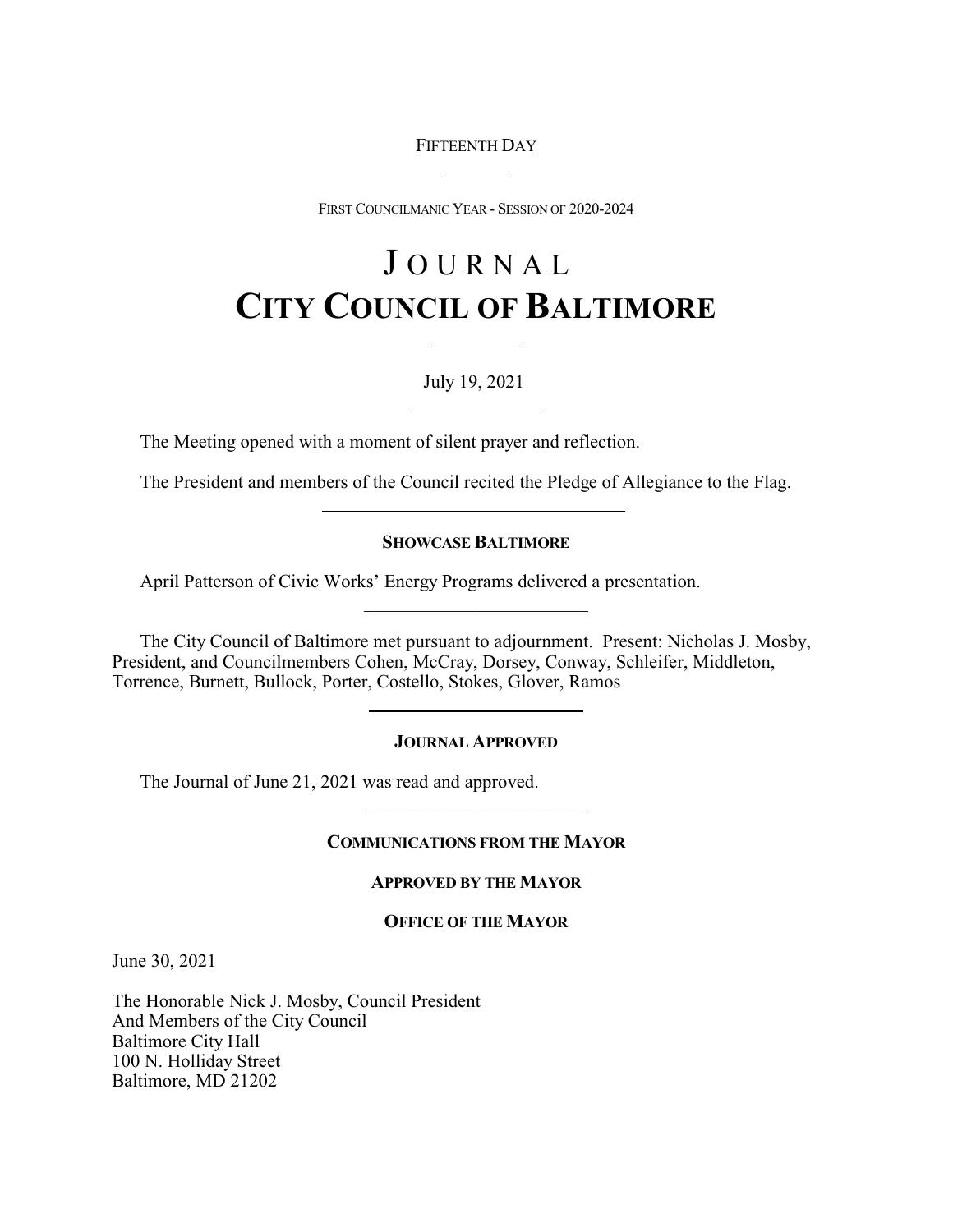Dear Honorable President and Members of the City Council:

I am pleased to inform your Honorable Body that I have signed into law this day the following bill:

**BILL 21-0019** – An Ordinance Concerning - Baltimore City Office of LGBTQ Affairs - For the purpose of establishing a Baltimore City Office of LGBTQ Affairs; defining certain terms; providing for the appointment of the Director of the Office; establishing the duties of the Office; providing for the staff and budget of the Office; establishing a LGBTQ Commission to advise and collaborate with the Office; proving providing for the appointment, structure, and governance of the Commission; requiring the Director, Commission members, and staff of the Office to file financial disclosures under the Ethics Code; and requiring that the Office submit an annual report to the Mayor and City Council.

In Service,

Brandon M. Scott Mayor

July 19, 2021

The Honorable Nick J. Mosby, Council President Baltimore City Council Attn: Natawna Austin, Executive Secretary Room 409, City Hall 100 Holliday Street Baltimore, MD 21202

Re: City Council Bill 21-0031 – Landlord-Tenant – Lease Renewals

Dear Honorable President and Members of the City Council:

After careful consideration, I have chosen to allow City Council Bill 21-0031 go into law without my signature pursuant to Article IV, Section 5 of the Baltimore City Charter.

City Council Bill 21-0031 requires landlords to temporarily offer tenants an option to renew their lease at least 75 days and no more than 100 days in advance of their lease's expiration date with certain provisions. I applaud the 13th District Councilman Antonio Glover for sponsoring this bill to reduce the burden on Baltimore City residents as they attempt to secure stable housing on the heels of the pandemic.

Ensuring residents have the ability to temporarily remain in their homes after the eviction moratorium is lifted helps preserve individual security and maintains the long-term stability of Baltimore's most historic communities.

Though well-intended and temporary in nature, the bill has failed to meet the Law Department's threshold for legal form and sufficiency as certain provisions conflict with state law embodied in several sections of the Public Local Law of Baltimore City. More specifically,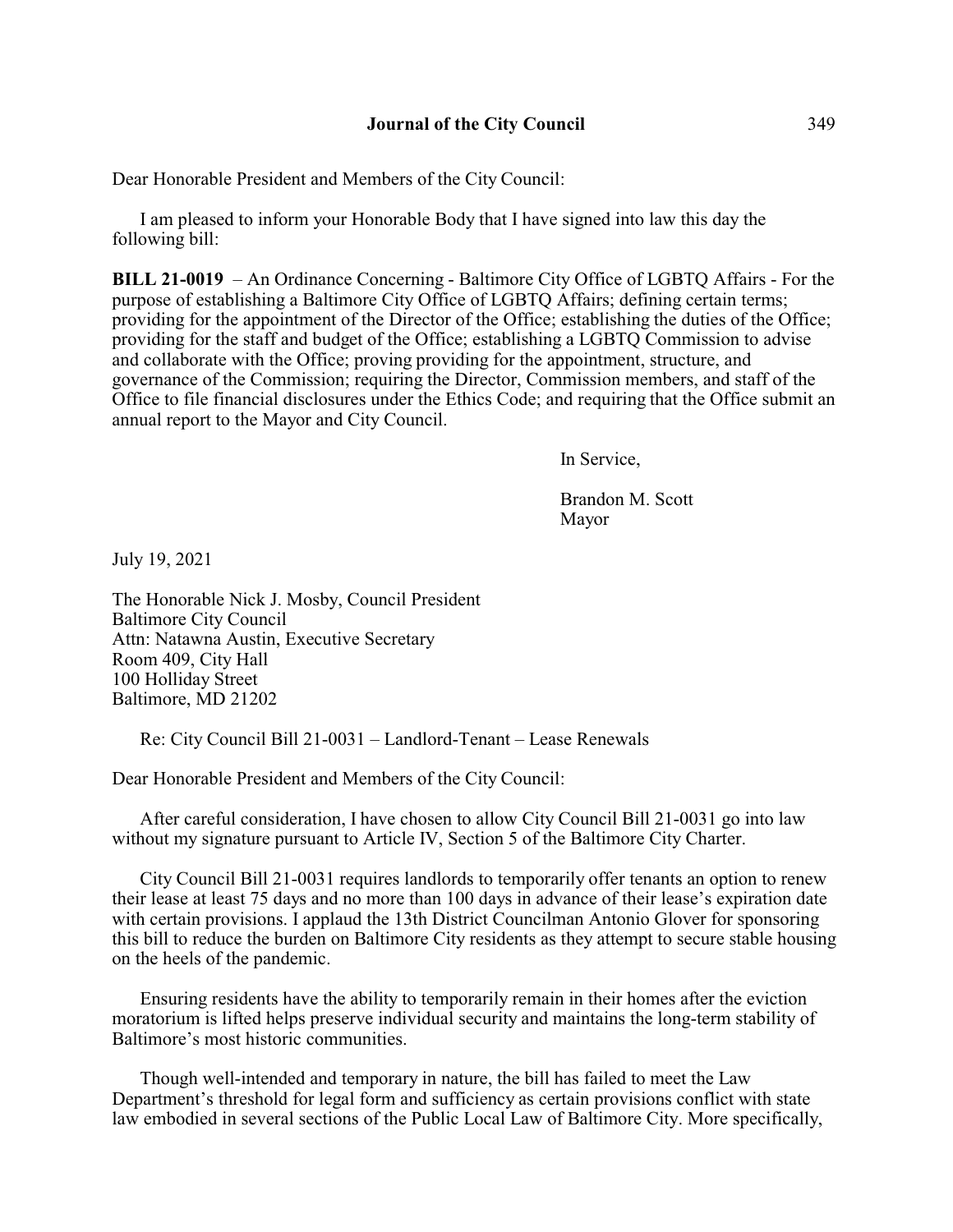there are doubts about the City's authority to implement and enforce this bill's provisions locally due to the significant state law governing this subject.

The Mayor's Office of Children and Family Success (MOCFS) is the lead agency for implementing the City's eviction prevention program. To date, the agency has provided \$20M in back rent assistance to more than 4,000 families and intervened in hundreds of eviction cases. In addition, the eviction prevention program leverages the support of multiple city agencies and partners with community stakeholders including the United Way of Central MD, the Public Justice Center, and trusted partners in 21-0022 Mayor Scott Letter to City Council 2 the immigrant community to provide a full complement of services focused on housing stability.

Finally, MOCFS will launch the Security Deposit Assistance program in September. To that end, my Administration is committed to using every available resource to ensure that families are safe and stable.

My Administration will continue to work alongside you to implement long-term solutions to avert a housing crisis that can withstand legal scrutiny. I look forward to working with you and the Council to address housing security and other important issues plaguing our residents.

In service,

Brandon M. Scott Mayor

## **APPOINTMENTS BY THE MAYOR**

\_\_\_\_\_\_\_\_\_\_\_\_\_\_\_\_\_\_\_\_\_\_\_\_

RAYMOND C. KELLY, as a member of the Local Control Advisory Board, for a term expiring December 2022, as a member from Council District 7.

TRE MURPHY, as a member of the Local Control Advisory Board, for a term expiring December 2022, as a member from Council District 2.

ASHIAH PARKER, MLA, as a member of the Local Control Advisory Board, for a term expiring December 2022, as a member from Council District 9.

LYDIA WALTHER-RODRIGUEZ, as a member of the Local Control Advisory Board, for a term expiring December 2022, as a member from Council District 2.

MARK WASHINGTON, as a member of the Local Control Advisory Board, for a term expiring December 2022, as a member from Council District 14.

CAYLIN YOUNG, ESQ., as a member of the Local Control Advisory Board, for a term expiring December 2022, as a member from Council District 3.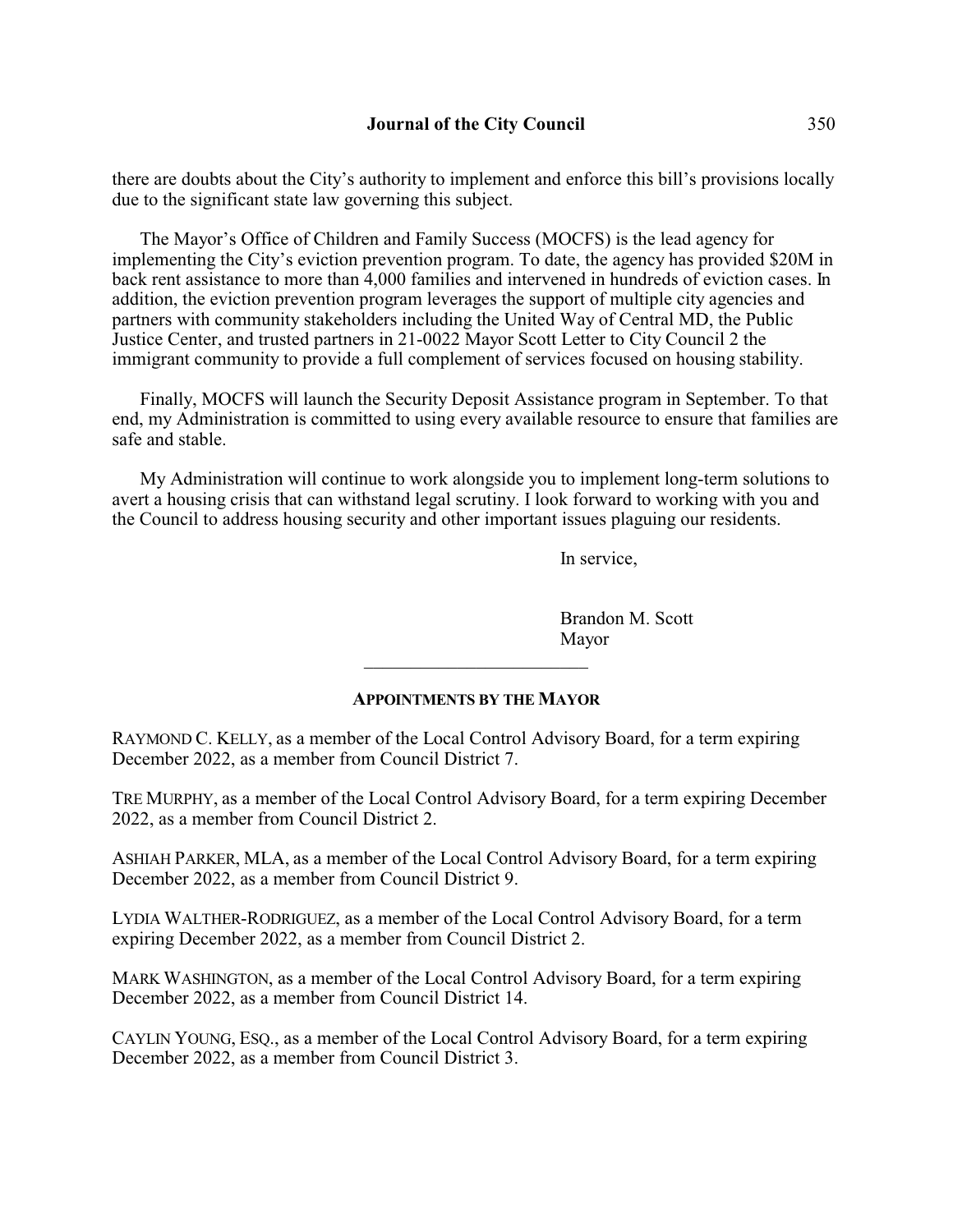## **Journal of the City Council** 351

In service,

Brandon M. Scott Mayor

## **INTRODUCTION AND READ FIRST TIME**

The President laid before the City Council the following bills and Resolutions of the Mayor and City Council for first reading:

**Bill No. 21-0100** - By City Council President (Administration)

An ordinance authorizing the Mayor and City Council of Baltimore to grant 2 Perpetual Easements to the Maryland State Highway Administration for the maintenance of 2 storm water drainage inlets along Dulaney Valley Road, through the property of the Loch Raven Reservoir, in Baltimore County, Maryland, as shown on Plat 61536 filed in the State Highway Administration State Roads Commission; and providing for a special effective date.

The bill was read the first time and referred to the Economic and Community Development Committee.

**Bill No. 21-0101 -** By City Council President (Administration)

An ordinance correcting various errors and omissions in the City Code; correcting, clarifying, and conforming certain inconsistent, superfluous, vague, ungrammatical, misnumbered, and other unclear language; and providing for a special effective date.

The bill was read the first time and referred to the Rules and Legislative Oversight Committee.

**Bill No. 21-0102 -** By Councilmember Torrence

An ordinance requiring certain holders of permits issued by the Department of Housing and Community Development to submit a disposal plan with the permit application; requiring permit holders to submit proof of disposal to the Department within a certain period of time after the permit work has concluded; establishing a certain citation amount; and generally relating to requiring permit holders dispose of waste and refuse in a proper and legal manner.

The bill was read the first time and referred to the Economic and Community Development Committee.

**Bill No. 21-0103 -** By President Mosby and Councilmember McCray

An ordinance establishing the position of Suicide Prevention Coordinator within the Health Department; and providing for the duties of the Suicide Prevention Coordinator.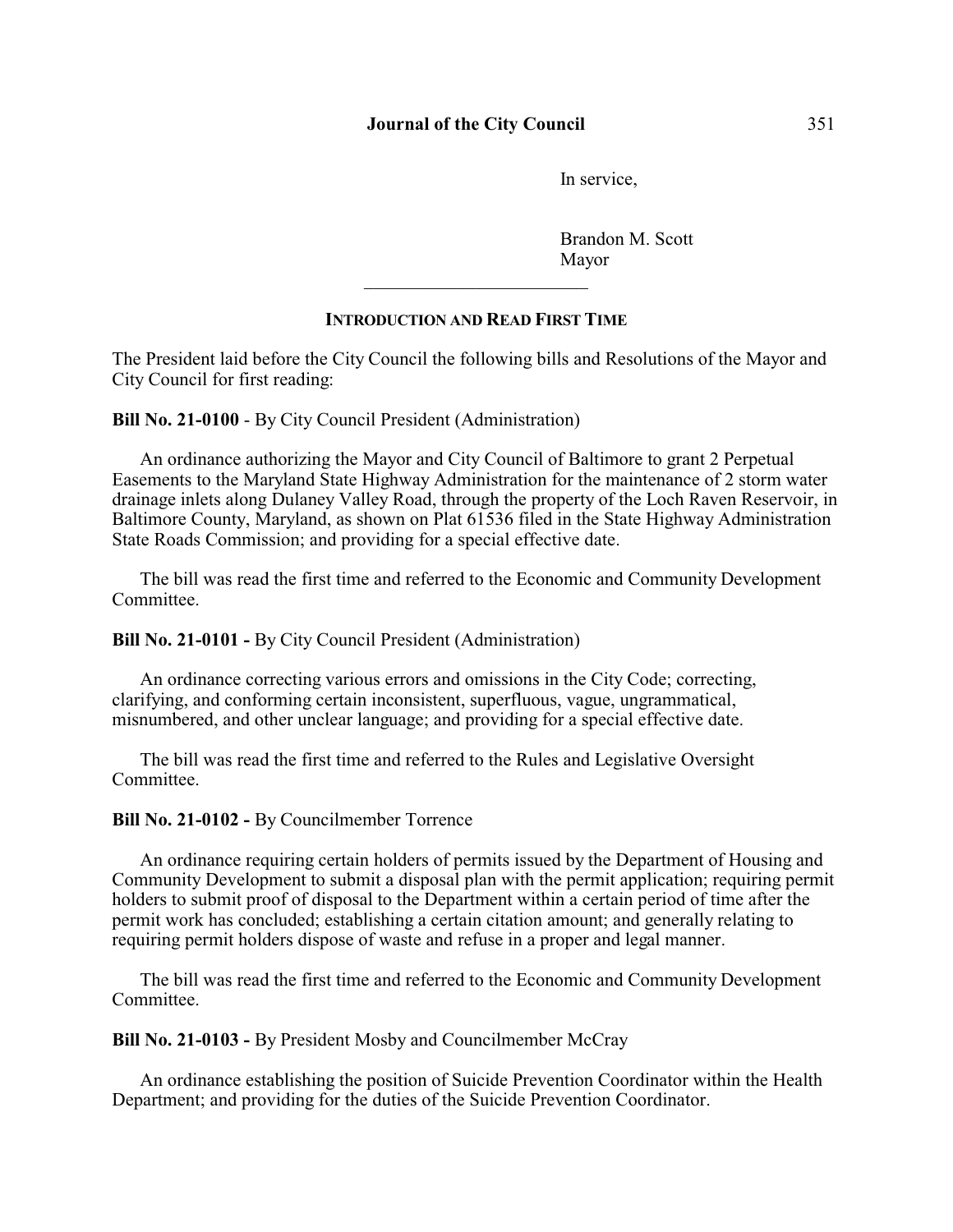The bill was read the first time and referred to the Health, Environment, and Technology Committee.

# **Bill No. 21-0104 -** By Councilmember McCray

An ordinance establishing the Baltimore City Workgroup on Women in Public Safety; providing for the composition and staffing of the Workgroup; requiring the Workgroup to study certain matters related to the recruitment, hiring, training, retention, mentorship, and promotions of women in Baltimore City public safety agencies; requiring the Workgroup to report its findings and recommendations to the Mayor and City Council on or before a certain date; providing for a special effective date; providing for the termination of this Ordinance; and generally relating to the advancement of women in public safety professions.

The bill was read the first time and referred to the Health, Environment, and Technology Committee.

#### **Bill No. 21-105 - By Councilmember Conway**

An ordinance altering the applicable block faces included in Residential Parking Plan Area 26 (Campbell Lane); and altering the hours of applicable parking restrictions to be consistent with a prior Parking Authority of Baltimore City administrative order.

The bill was read the first time and referred to the Economic and Community Development **Committee** 

## **Bill No. 21-106 -** By Councilmember Burnett, Cohen, Dorsey

An ordinance requiring that the Baltimore City Fire Department, in consultation with certain other agencies, submit a report to the Mayor and City Council evaluating the policies, practices, and internal control systems of the Department and evaluating the potential establishment of an office dedicated to compliance and investigations within the Fire Department; and providing for a special effective date.

The bill was read the first time and referred to the Public Safety and Government Operations **Committee** 

#### **Bill No. 21-0107 -** By Councilmember Burnett, Cohen, Dorsey

An ordinance requiring that the Baltimore City Fire Department, in consultation with certain other agencies, submit a report to the Mayor and City Council evaluating departmental operations, fire suppression and Emergency Medical Services staffing, community risk reduction programs, and performance management programs; and providing for a special effective date.

The bill was read the first time and referred to the Public Safety and Government Operations Committee.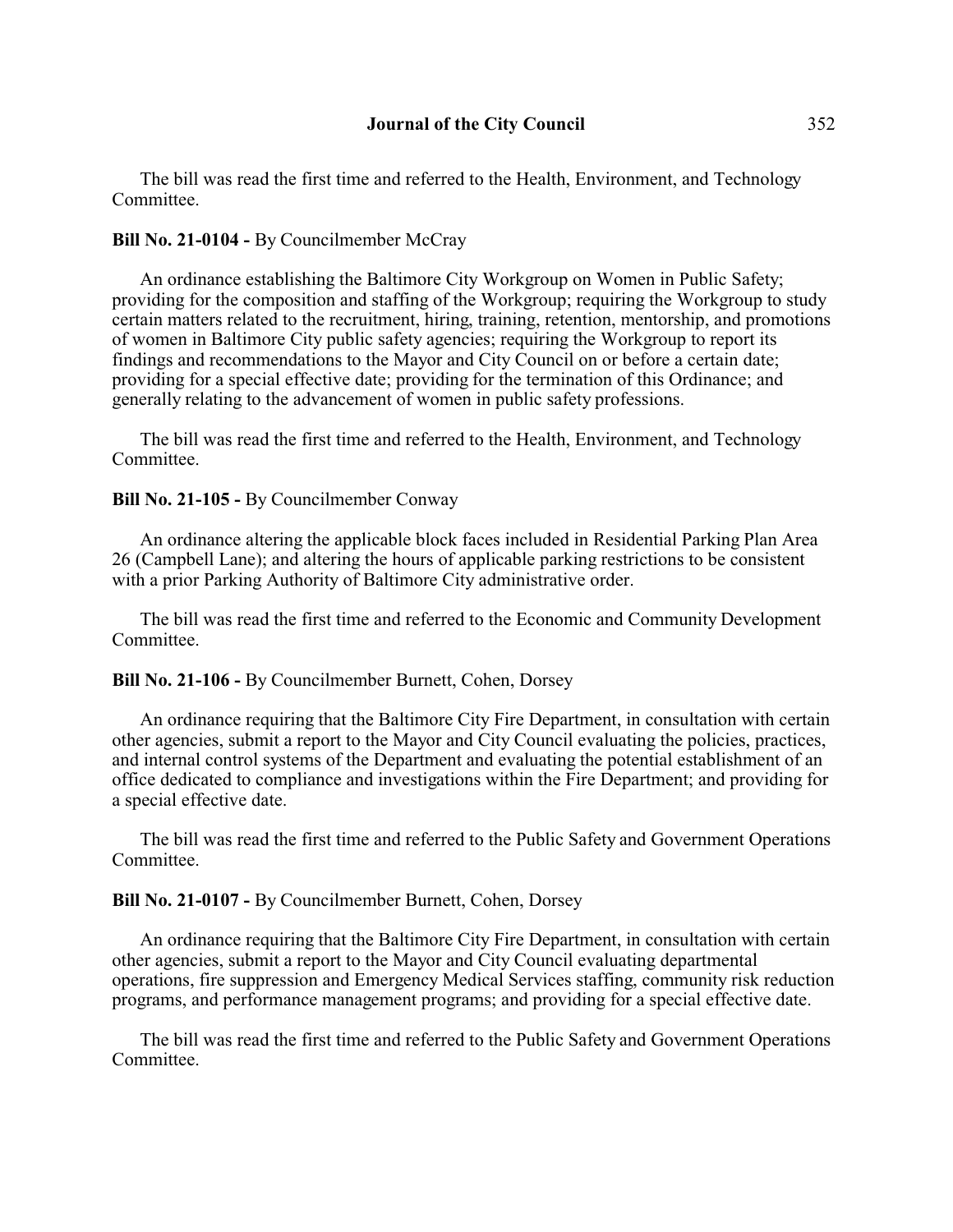**Bill No. 21-0108 -** By Councilmember Bullock

An ordinance changing the name of James Mosher Elementary School, located at 2400 Mosher Street, to Billie Holiday Elementary School.

The bill was read the first time and referred to the Economic and Community Development Committee.

#### **Bill No. 21-0109 -** By Councilmember Bullock

An ordinance changing the name of Calverton Elementary/Middle School, located at 201 North Bend Road, to Katherine Johnson Global Academy.

The bill was read the first time and referred to the Economic and Community Development **Committee** 

#### **Bill No. 21-0110 - By Councilmember Conway**

An ordinance changing the name of Mullan Park, located at 4000 Old York Road, Baltimore, MD 21218, to Tupac Amaru Shakur Park.

The bill was read the first time and referred to the Economic and Community Development Committee.

#### **Bill No. 21-0111 -** By Councilmember Torrence

An ordinance permitting, subject to certain conditions, the conversion of a single-family dwelling unit to 3 dwelling units in the R-7 Zoning District on the property known as 2312 Eutaw Place (Block 3424, Lot 027), as outlined in red on the accompanying plat; and granting a variance from certain bulk regulations (lot area size).

The bill was read the first time and referred to the Economic and Community Development Committee.

#### **Bill No. 21-0112 -** By Councilmember Schleifer

An ordinance establishing a continuing, nonlapsing Supplementary Criminal Apprehension and Conviction Fund, to be used exclusively to supplement rewards offered to the public for information leading to the apprehension, arrest, and conviction of criminal suspects; providing for certain modes of appropriation to this Fund; authorizing the Mayor and City Council, by Ordinance, to provide for the oversight, governance, and administration of this Fund; and submitting this amendment to the qualified voters of the City for adoption or rejection.

The bill was read the first time and referred to the Ways and Means Committee.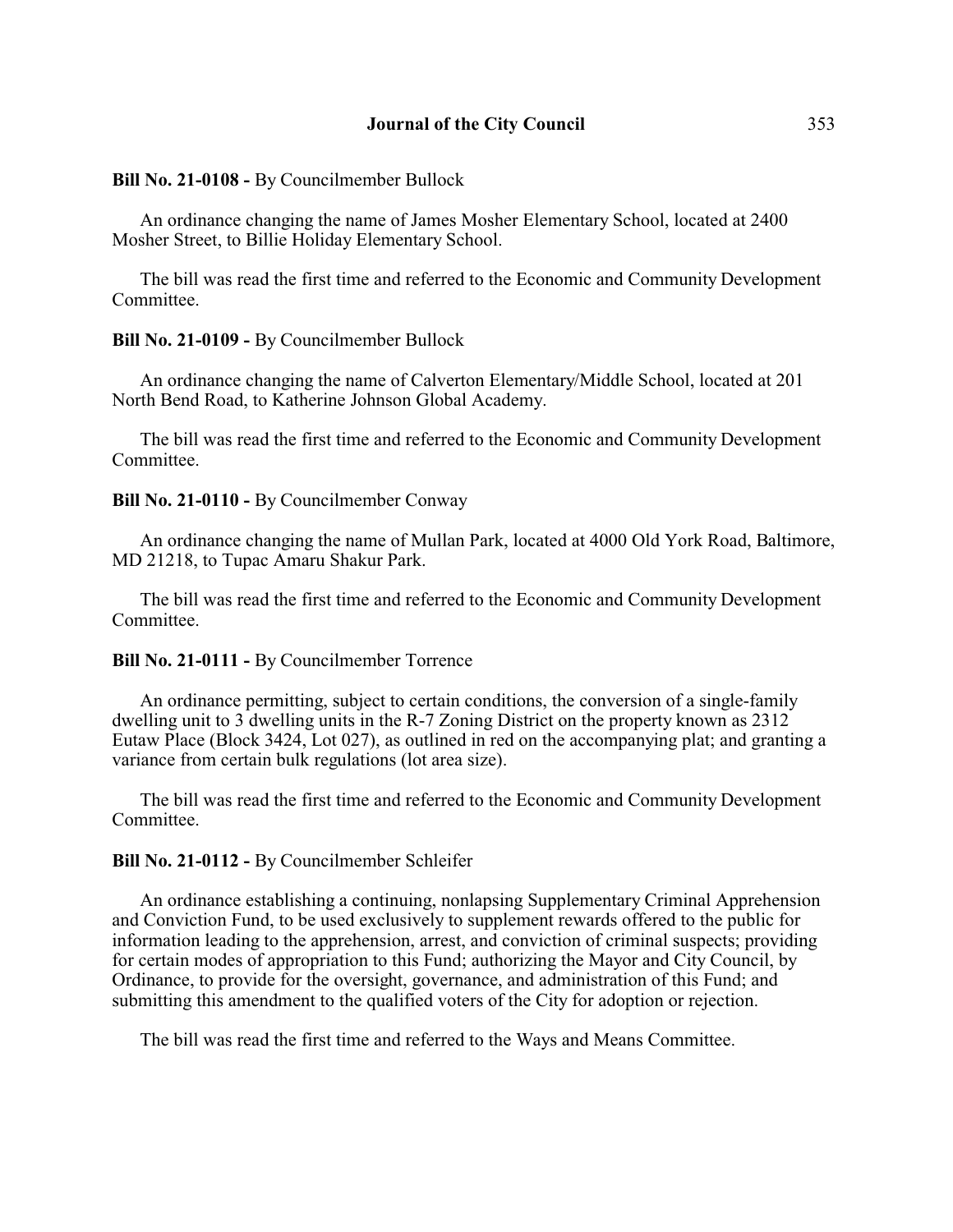#### **Bill No. 21-0051R -** By Councilmember Stokes

Introduced July 19, 2021 (Read and adopted)

#### **A COUNCIL RESOLUTION CONCERNING**

## **Intent to Rename North Central Park at Perkins Somerset Oldtown to Nathaniel McFadden Learn and Play Park**

FOR the purpose of declaring the City Council's intent to rename North Central Park, which is a part of the PSO Transformation Plan, to the Nathaniel McFadden Learn and Play Park when the Housing Authority of Baltimore City conveys title to 500 N. Central Avenue, Baltimore, MD 21202 to the Mayor and City Council of Baltimore.

#### **Recitals**

**WHEREAS**, Today, the Housing Authority of Baltimore City ("HABC") holds title to 500 N. Central Avenue, Baltimore, MD, 21202, which is known as North Central Park at Perkins Somerset Oldtown;

**WHEREAS**, HABC plans to transfer title to this property to the Mayor and City Council when the construction is completed; and

**WHEREAS**, When the City receives the deed conveying title, the City Council plans to rename the property, "Nathaniel McFadden Learn and Play Park".

**NOW, THEREFORE, BE IT RESOLVED BY THE CITY COUNCIL OF BALTIMORE**, That the City Council declares its intent to rename North Central Park, which is a part of the PSO Transformation Plan, to the Nathaniel McFadden Learn and Play Park when the Housing Authority of Baltimore City conveys title to 500 N. Central Avenue, Baltimore, MD 21202 to the Mayor and City Council of Baltimore.

**AND BE IT FURTHER RESOLVED**, That a copy of this Resolution be sent to the Mayor, the President/Chief Executive Director of the Housing Authority of Baltimore City, the President and CEO of the Parks and People Foundation, Inc., the Honorable Members of the Baltimore City Delegation to the 2022 Maryland General Assembly, the Secretary of the Maryland Department of General Services, the Acting Commissioner of the Department of Housing and Community Development, and the Mayor's Legislative Liaison to the City Council.

Councilmember Stokes made a motion, which was duly seconded, that the Rules be suspended.

There being no objection, the President declared that the Rules were suspended.

Then Councilmember Stokes made a motion, which was duly seconded, that the Resolution be adopted.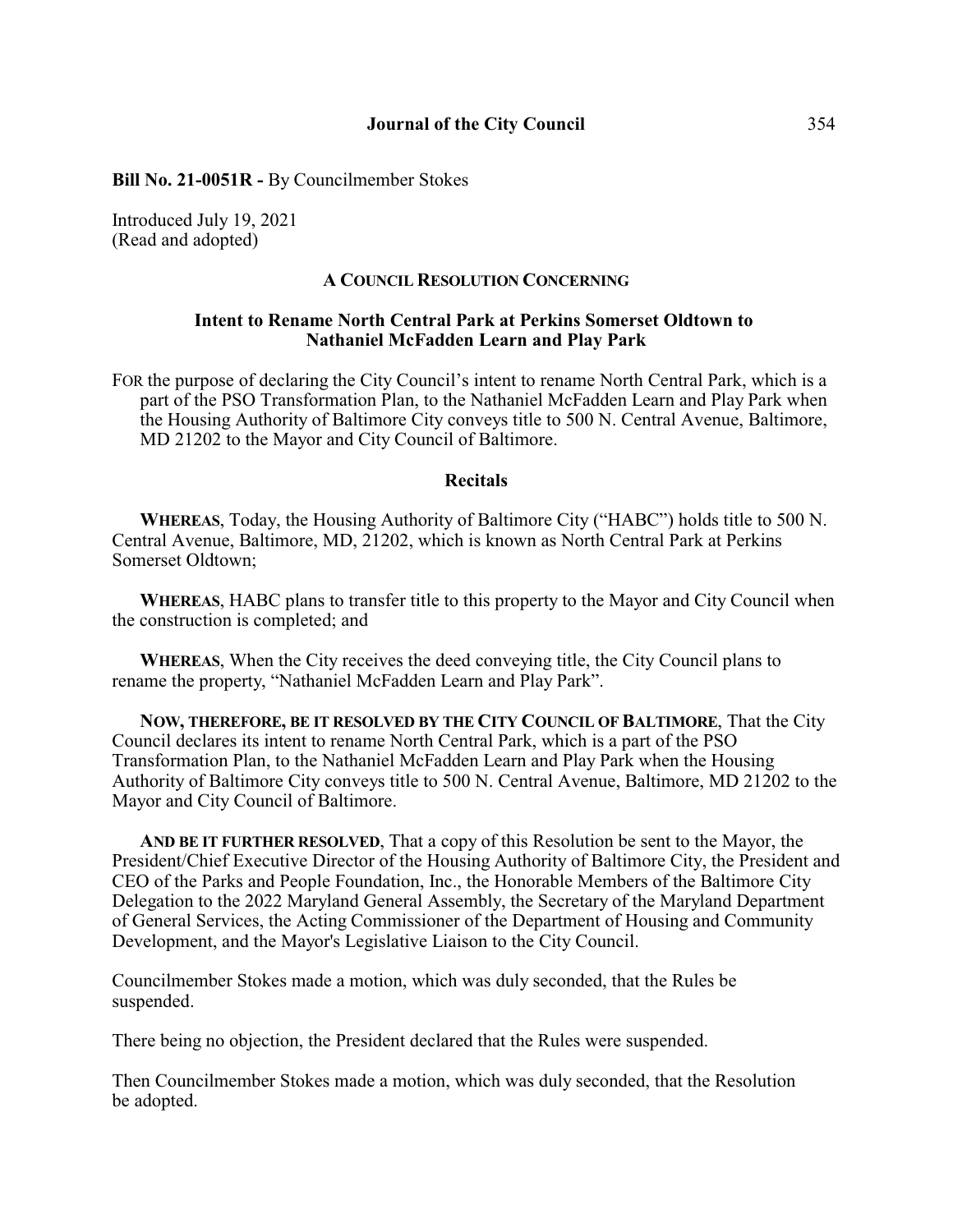The roll was called on the motion, resulting as follows:

Yeas - President and Councilmembers Cohen, McCray, Dorsey, Conway, Schleifer, Middleton, Torrence, Burnett, Bullock, Porter, Costello, Stokes, Glover, Ramos - Total 15.

Nays - 0.

The President declared the Resolution "Adopted".

**Bill No. 21-0052R -** By Councilmember McCray

A Resolution inviting the Baltimore City Administrator, the Director of the Department of Human Resources, the Commissioner of the Baltimore City Health Department, the Director of the Department of General Services, the Director of the Office of Emergency Management, and the Baltimore City Safety Czar to appear before the City Council to discuss the plans and strategies that are being developed to transition Baltimore City employees back to safe physical work environments.

The bill was read the first time and referred to the Health, Environment, and Technology Committee.

## **CONSENT CALENDAR**

CEREMONIAL RESOLUTIONS NO. 222, 223, 224, 225, 226, 227, 228, 229, 230, 231, 232, 233, 234, 235, 236, 237, 238, 239, 240, 241, 242, 243, 244, 245, 246, 247, 248, 249, 250, 251, 252, 253, 254, 255, 256, 257, 258, 259, 260, 261, 262, AND 263 ADOPTED UNDER RULE 3-9.

The resolutions were read.

The roll was called on the adoption of the resolutions, resulting as follows:

Yeas - President and Councilmembers Cohen, McCray, Dorsey, Conway, Schleifer, Middleton, Torrence, Burnett, Bullock, Porter, Costello, Stokes, Glover, Ramos - Total 15.

Nays - 0.

The President declared the resolutions adopted under Rule 3-9.

## **Ceremonial Resolutions will be found at the end of the Journal.**

## **COMMITTEE REPORTS**

# **BILL NO. 21-0051 REPORTED FAVORABLY AND ORDERED PRINTED FOR THIRD READING**

Councilmember Middleton, for the Economic and Community Development Committee, reported Bill No. 21-0051 favorably.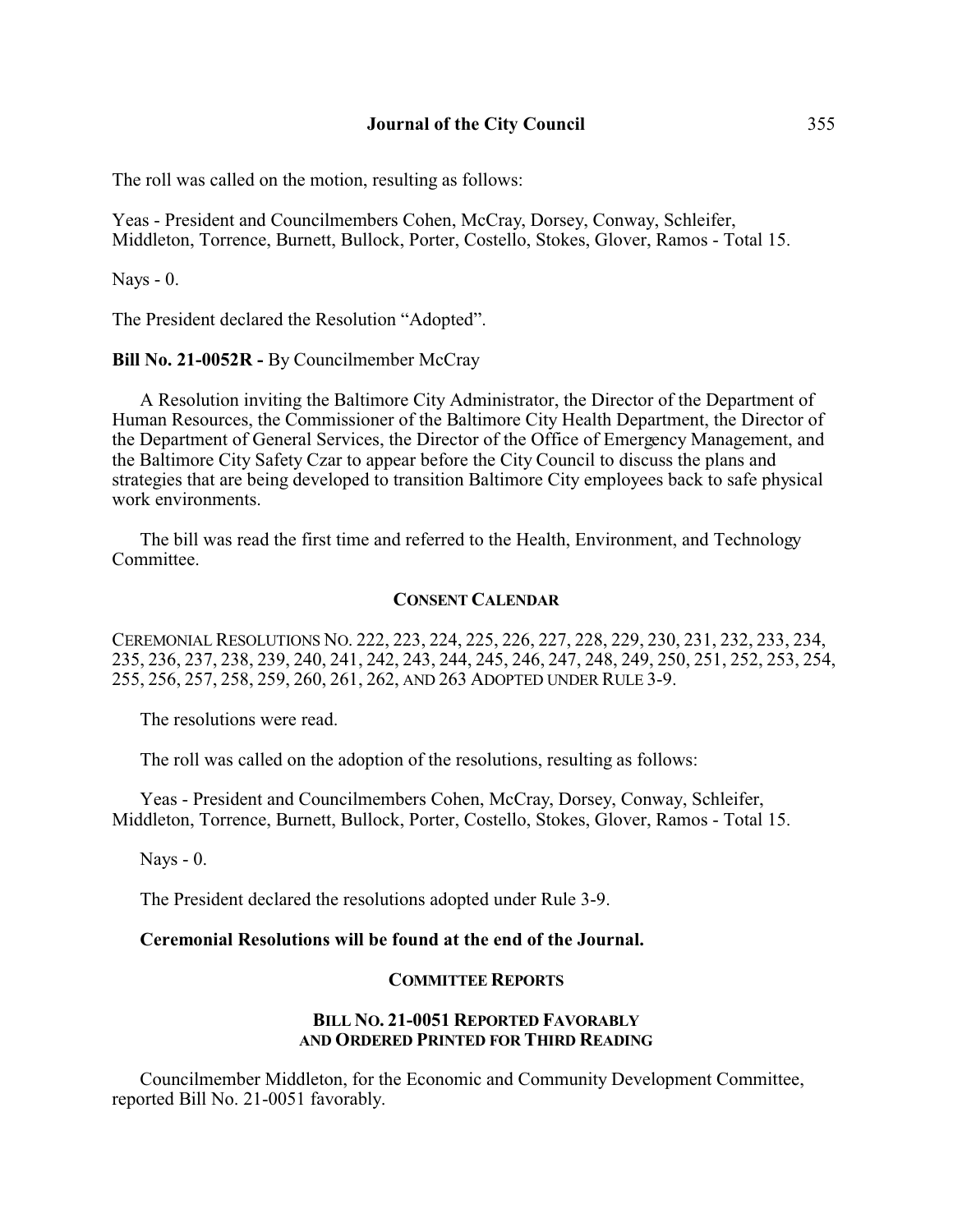An Ordinance changing the zoning for the property known as 4900 Boston Street (Block 6820, Lot 55), as outlined in red on the accompanying plat, from the I-2 Zoning District to the IMU-2 Zoning District; and providing for a special effective date.

# **Finding of Facts**

## **City Council Bill No: 21-0051**

# **Rezoning - 4900 Boston Street**

Upon finding as follows with regard to:

(1) Population changes;

According to the American Community Survey data from the U.S. Census Bureau, the census tract that includes the Property (Census Tract 2606.05) is estimated to have slightly increased its population since the enactment of Transform Baltimore from 4,606 in 2017 to 4,947 is 2019. This population growth demonstrates a turn from strictly industrial uses in the area and a need for more commercial options.

(2) The availability of public facilities;

The area is well-served by public utilities and services and no negative impacts are expected as a result of rezoning the Property.

(3) Present and future transportation patterns;

The Property is located adjacent the I-95 corridor, providing direct access for industrial and commercial users without interfering with local travel routes.

(4) Compatibility with existing and proposed development for the area;

The proposed rezoning is consistent with the existing light industrial and commercial character of the surrounding neighborhood.

(5) The recommendations of the City agencies and officials, including the Baltimore City Planning Commission and the Board of Municipal and Zoning Appeals;

The Planning Commission does not concur with the recommendation of its departmental staff, and instead adopts the facts submitted by the applicant, with consideration for testimony and facts presented in the meeting held on April 22, 2021. The Planning Commission also took notice of the relatively small size of the subject parcel, various commercial land uses in the immediate vicinity, and a nearby Planned Unit Development (PUD) that allowed a drive-through restaurant. Therefore, the Planning Commission unanimously recommends that City Council Bill #21-0051 be passed by the City Council. The Board of Municipal Zoning Appeals defers to the Planning Commission. The City agencies to which the bill was referred made the following recommendations: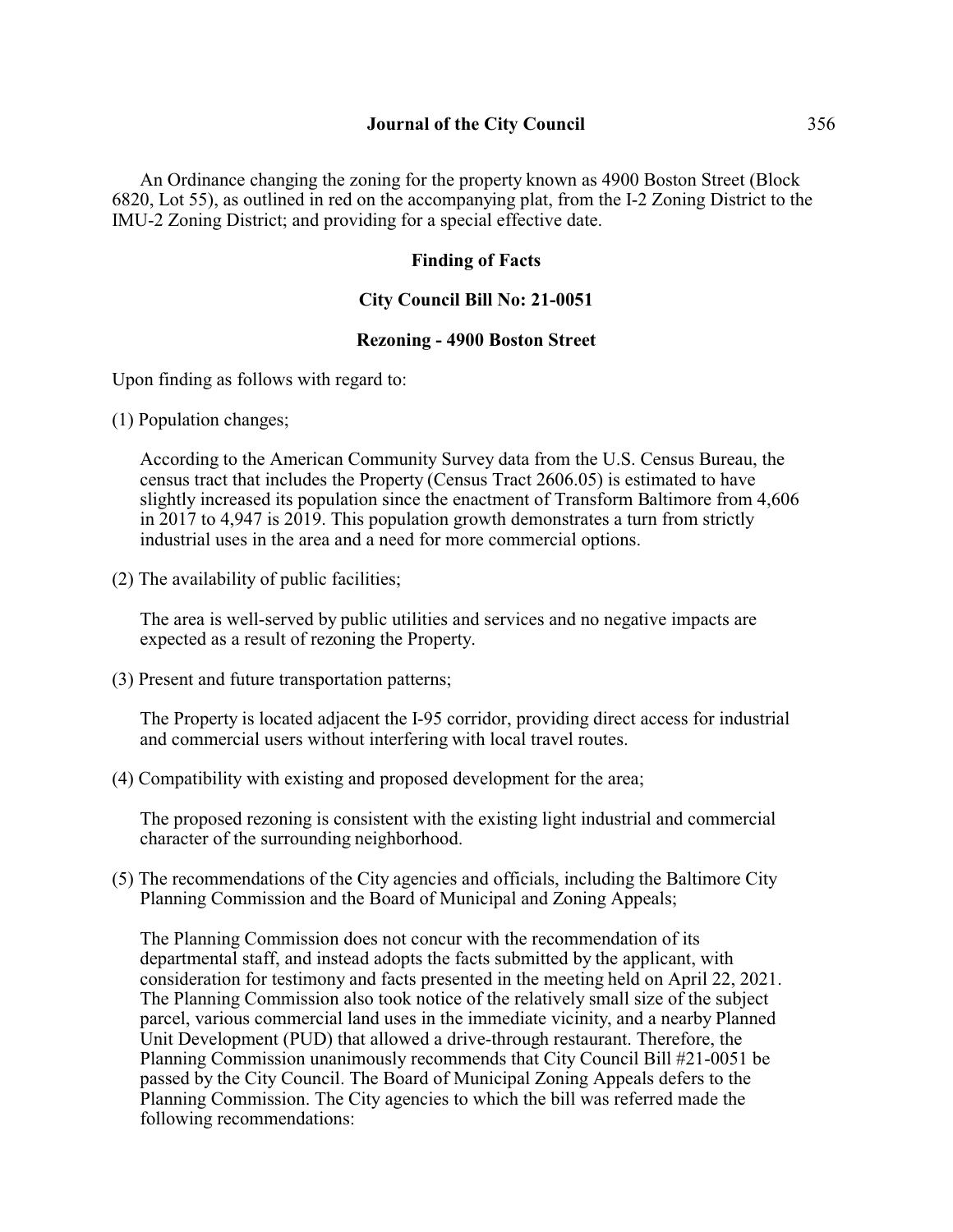| <b>Planning Commission</b>                         | Favorable                              |
|----------------------------------------------------|----------------------------------------|
| Board of Municipal and Zoning Appeals<br>(BMZA)    | Defers to Planning                     |
| Department of Transportation                       | No Objection                           |
| City Solicitor                                     | Favorable / Comments                   |
| Department of Housing and Community<br>Development | Defers to Law Department               |
| <b>Baltimore Development Corporation</b>           | Opposed                                |
| Finance                                            | Defers to BMZA and Planning Commission |

(6) The proposed amendment's relationship to and consistency with the City's Comprehensive Master Plan.

The proposed rezoning will support the Comprehensive Plan by supporting its goal of retaining and attracting businesses in growth sectors by permitting the Property to be redeveloped in a manner that will create new jobs.

(7) Existing uses of property within the general area of the property in question;

The surrounding properties have a mix of uses including both industrial and commercial. Notably, the Property itself has a commercial use that pre-dates Transform Baltimore, as do two of the other properties at the intersection—both are gas-station/convenience stores.

The surrounding properties are used as such: to the north is heavy industrial; the west is a gasoline filling station; the southwest is heavy industrial; the south is another gasoline filling station; and to the east is I-895.

(8) The zoning classification of other property within the general area of the property in question;

All of the surrounding properties are also zoned I-2 like the subject property.

The Property is located within mere blocks of an IMU-1 Zoning District to the west and a C-4 Zoning District to the east. As stated above, the Property itself is surrounded by various industrial and non-industrial uses and thus the transitional proposed IMU-2 zoning classification is most appropriate.

(9) The suitability of the property in question for the uses permitted under its existing zoning classification;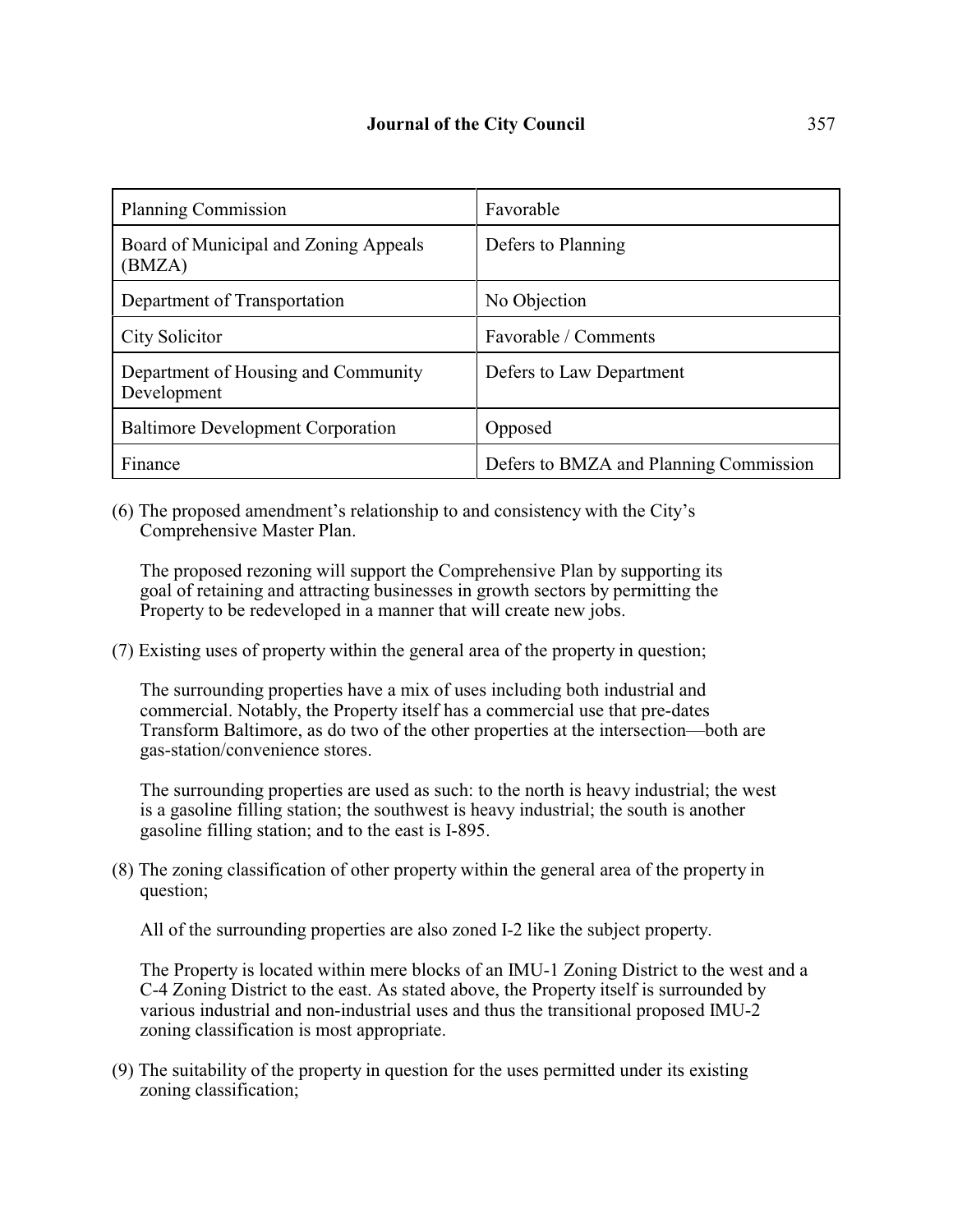The Property, which is a mere 0.61 acres, is too small for the general industrial uses permitted in the I-2 Zoning District. In order to make best use of the lot, the Property must be rezoned to a more suitable classification.

(10) The trend of development, if any, in the general area of the property in question, including changes, if any, that have taken place since the property in question was placed in its present classification;

Since the 2017 comprehensive zoning, the area immediately east of the Property has continued to grow, with the expansion of commercial uses along the Boston Street corridor. The rezoning of this Property to the IMU-2 District is consistent with this shift, as it creates an appropriate transition between the commercial uses west of this site and the industrial uses to the east and south.

(11) For a rezoning based on a SUBSTANTIAL CHANGE IN THE CHARACTER OF THE NEIGHBORHOOD, the following facts establish the substantial change since the time of the last comprehensive rezoning:

Intentionally left blank.

(12) For a rezoning based on a MISTAKE in the existing zoning classification, the following facts establish that at the time of the last comprehensive zoning the Council failed to consider then existing facts, or projects or trends which were reasonably foreseeable and/or that events occurring subsequent to the comprehensive zoning have proven that the Council's initial premises were incorrect:

An "error [or mistake] can be established by showing that at the time of the comprehensive zoning the Council failed to take into account then existing facts, or projects or trends which were reasonably foreseeable of fruition in the future, so that the Council's action was premised initially on a misapprehension." Boyce v. Sembly, 25 Md. App. 43, 51 (1975) (citations omitted). "Thus, in order to establish error based upon a failure to take existing facts or events reasonably foreseeable of fruition into account, it is necessary not only to show the facts that existed at the time of the comprehensive zoning but also which, if any, of those facts were not actually considered by the Council." Id. at 52.

The Property sits on the northeast corner of the intersection of Boston Street and Ponca Street. As discussed previously, the Property's commercial use pre-dated Transform Baltimore, as a permit was issued for use as a "motor vehicle rental establishment" on June 26, 2014, and this use remained in place throughout the Transform Baltimore comprehensive rezoning process. See Exhibit 2 attached to Caroline Hecker's memorandum dated April 26, 2021.

Moreover, the properties on two of the three other corners of the intersection where this Property is located also have commercial uses. The property known as 4901 Boston Street, at the southeast corner of Boston and Ponca, is currently used as a Wawa gas station/convenience store as approved by the BMZA in Appeal No. 2011-77, well in advance of the comprehensive rezoning. In addition, the property known as 1200 Ponca Street, at the northwest corner of Boston and Ponca, is used as a Royal Farms gas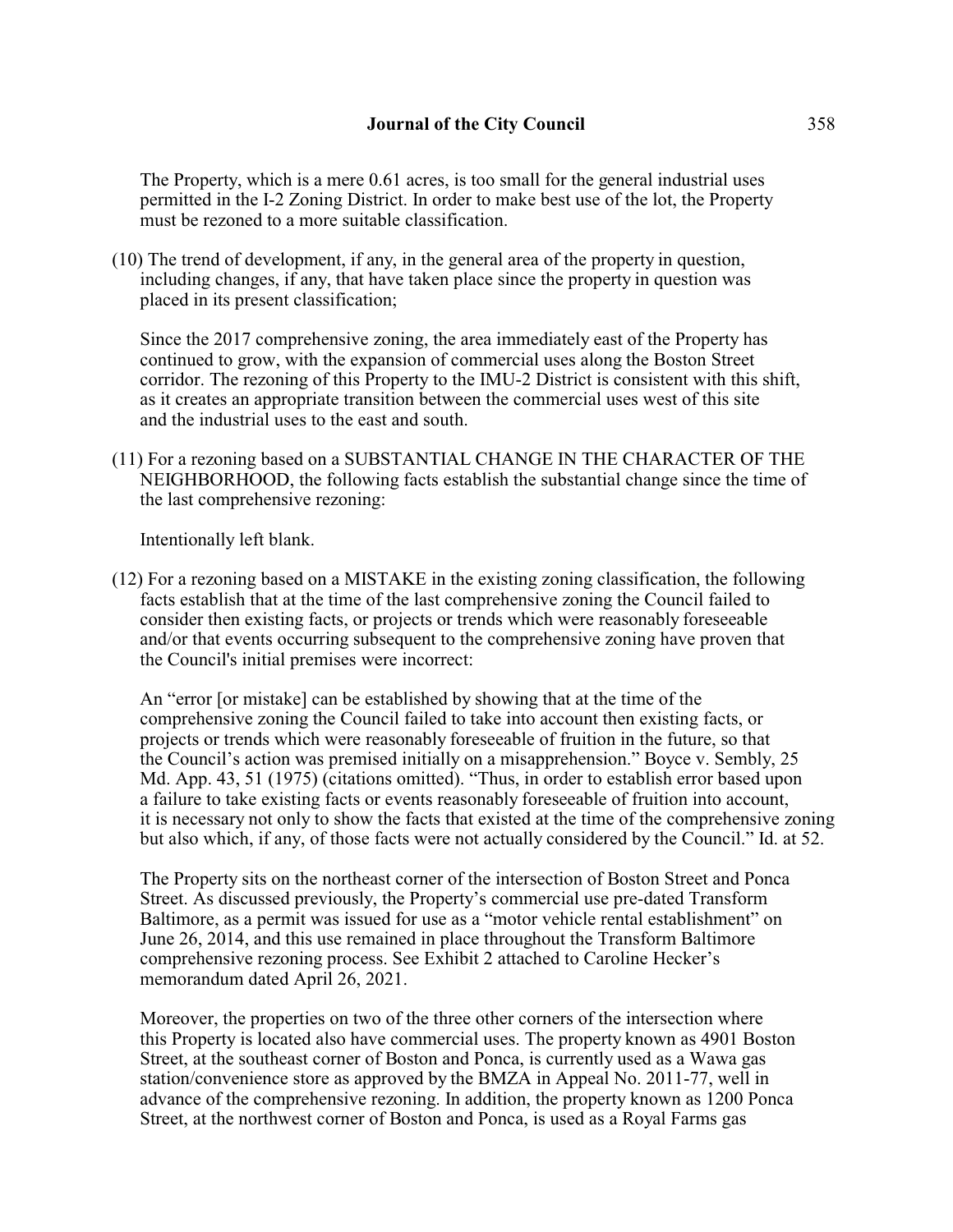station/convenience store, which was approved by the BMZA in Appeal No. 2016-243 prior to Transform Baltimore.

The City Council failed to consider the existing commercial uses on three of the four corners of this intersection when it rezoned this entire area to the I-2 Zoning District under Transform Baltimore. As these commercial uses were of record at the time that Transform Baltimore was enacted, the industrial zoning of the Property was a mistake. Moreover, the Property is too small to be redeveloped for the types of general industrial uses that are permitted in the I-2 District, further demonstrating that it was a mistake to zone this Property I-2. Even if the City Council had wanted to preserve the industrial character of this area, then rezoning this Property and the other properties at this intersection to a transitional zone such as the IMU District would have been more appropriate.

SOURCE OF FINDINGS (Check all that apply):

[X] Planning Report – Planning Commission, Agency Report, Dated April 23, 2021 which includes the Planning Department, Staff Report, Dated April 22, 2020

[X] Testimony presented at the Committee hearing

Oral – Witness:

Matthew DeSantis, Planning Department Hilary Ruley, Law Department Caroline Hecker, Representative for the Applicant Luis Cardona, Baltimore Development Corporation Zeke Cohen, Councilmember

#### Written:

Planning Commission, Agency Report, Dated April 23, 2021 which includes the Department of Planning, Staff Report – Dated April 22, 2021 Department of Transportation, Agency Report – Dated June 17, 2021 Board of Municipal and Zoning Appeals, Agency Report – Dated June 17, 2021 Law Department, Agency Report – Dated May 3, 2021 Department of Housing and Community Development, Agency Report – Dated June 16, 2021 Baltimore Development Corporation, Agency Report – Dated April 26, 2021 Department of Finance, Agency Report - Dated April 23, 2021 Caroline Hecker, Memorandum – Dated April 22, 2021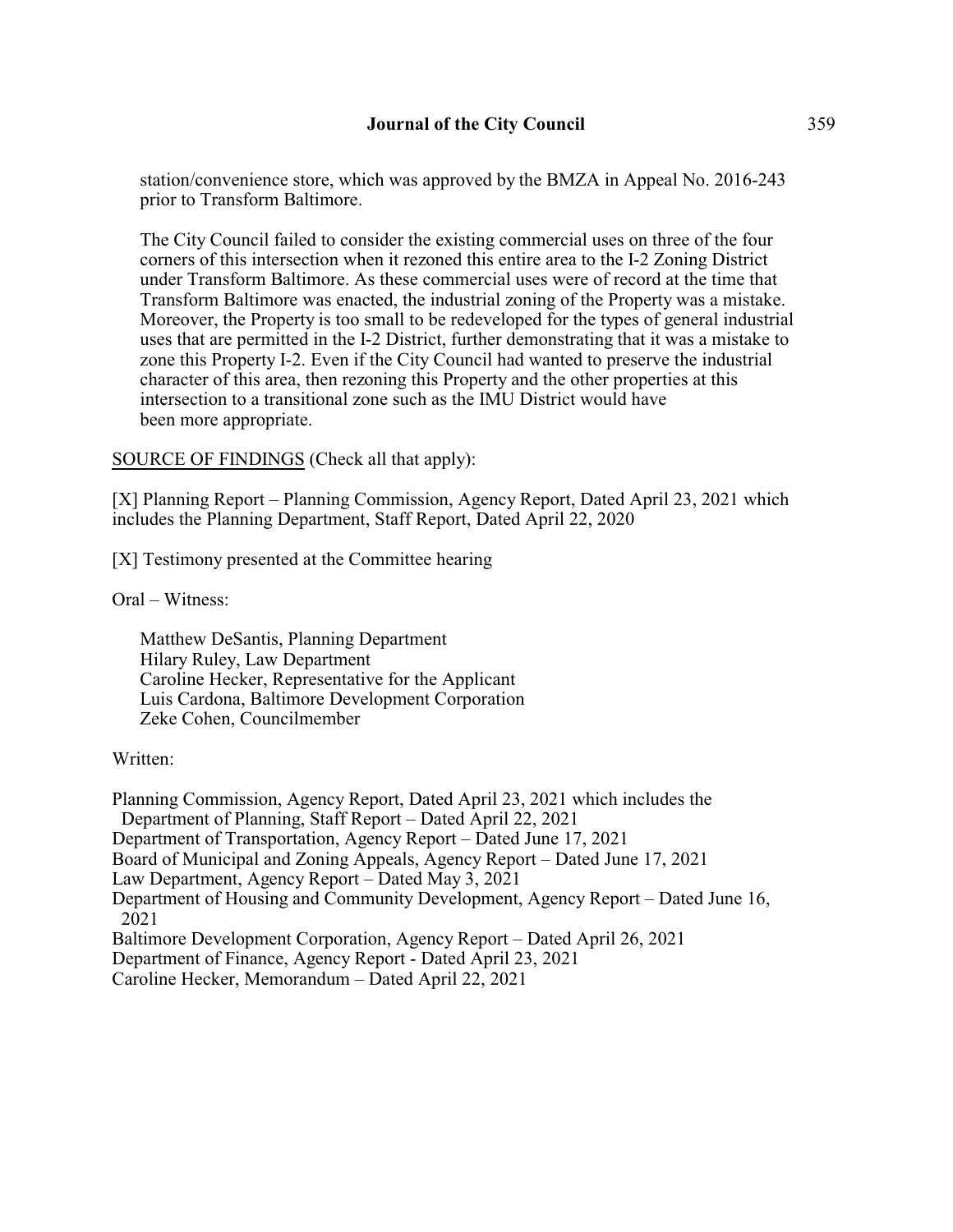# **Journal of the City Council** 360

Committee Members Voting in Favor:

Sharon Green Middleton, Chair John Bullock Mark Conway Ryan Dorsey Antonio Glover Odette Ramos Robert Stoke**s**

Favorable report adopted.

The bill was read the second time and ordered printed for third reading.

## **BILL NO. 21-0052 REPORTED FAVORABLY AND ORDERED PRINTED FOR THIRD READING**

Councilmember Middleton, for the Economic and Community Development Committee, reported Bill No. 21-0052 favorably.

An Ordinance changing the zoning for the property known as Block 6458, Lot 004 and Block PSC0, Lot 085, as outlined in red on the accompanying plat, from the I-2 Zoning District to the R-8 Zoning District.

# **Finding of Facts**

## **City Council Bill No: 21-0052**

# **Rezoning - Block 6458, Lot 004 and Block PSC0, Lot 085**

Upon finding as follows with regard to:

(1) Population changes;

There are no significant population changes which have occurred since adoption of the current zoning map or Zoning Code.

(2) The availability of public facilities;

Public facilities are and are expected to remain adequate for current and future uses of the subject property.

(3) Present and future transportation patterns;

The Baltimore Greenway Trail has a proposed alignment directly adjacent to the subject property and will provide additional transportation options for residents in the area as well as those from other parts of the City.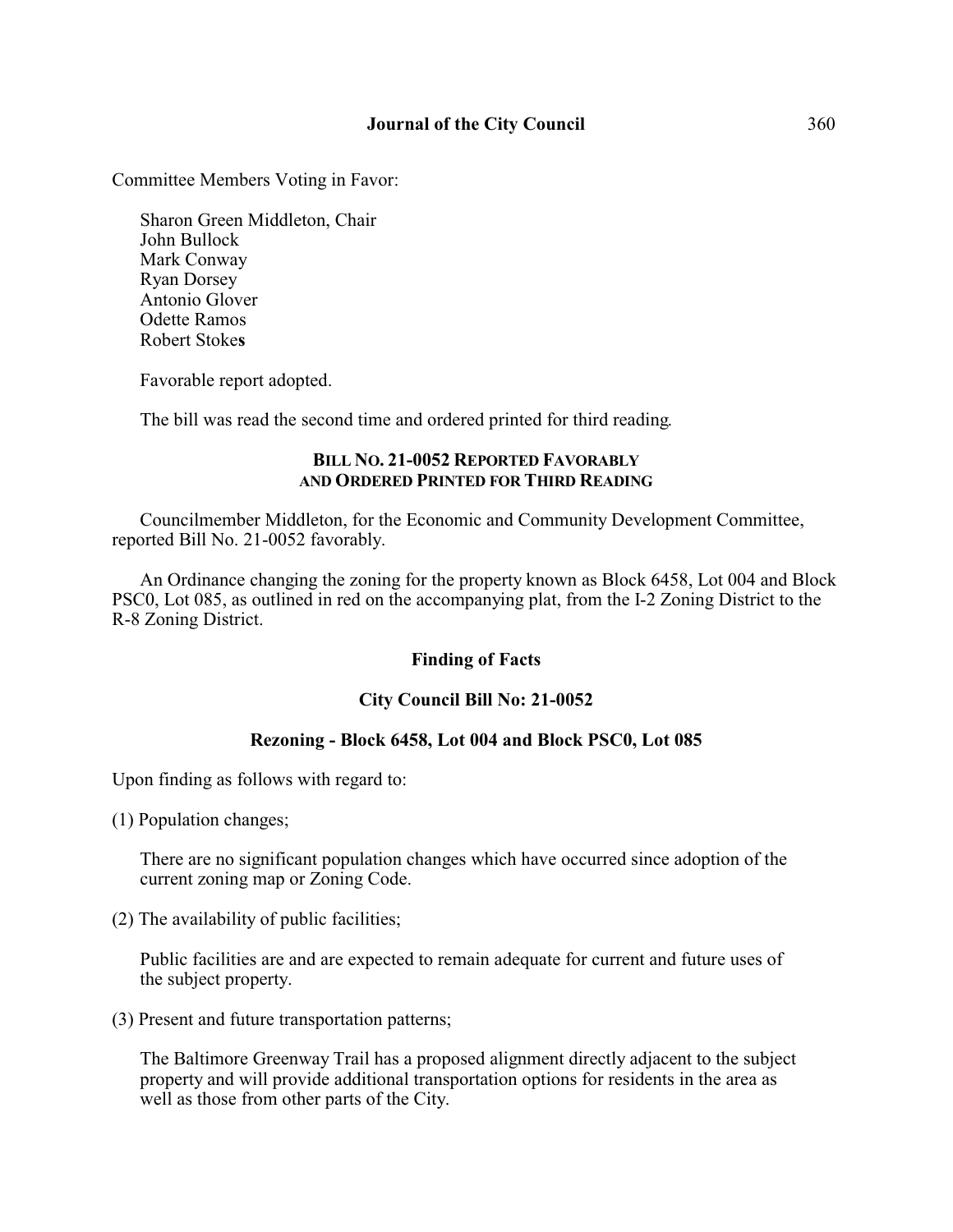(4) Compatibility with existing and proposed development for the area;

The rezoning would enable this parcel to be consolidated with the adjacent 715 S. Haven Street property, which is already zoned R-8, so that it could be incorporated into future development.

(5) The recommendations of the City agencies and officials, including the Baltimore City Planning Commission and the Board of Municipal and Zoning Appeals;

The Planning Commission voted unanimously to recommend passage of the bill. The Board of Municipal Zoning Appeals defers to the Planning Commission. The City agencies to which the bill was referred made the following recommendations:

| <b>Planning Commission</b>                         | Favorable                              |
|----------------------------------------------------|----------------------------------------|
| Board of Municipal and Zoning Appeals<br>(BMZA)    | Defers to Planning                     |
| Department of Transportation                       | No Objection                           |
| City Solicitor                                     | Favorable / Comments                   |
| Department of Housing and Community<br>Development | Defers to Law Department               |
| <b>Baltimore Development Corporation</b>           | No Objection                           |
| Finance                                            | Defers to BMZA and Planning Commission |

(6) The proposed amendment's relationship to and consistency with the City's Comprehensive Master Plan.

The proposed amendment will support the Plan goal of expanding housing choices for all residents.

(7) Existing uses of property within the general area of the property in question;

Properties in the general area include a mix of industrial and rowhome residential uses.

(8) The zoning classification of other property within the general area of the property in question;

715 S. Haven Street, the large parcel directly to the west of this parcel, is currently zoned R-8. The subject properties will be consolidated with that parcel upon rezoning.

(9) The suitability of the property in question for the uses permitted under its existing zoning classification;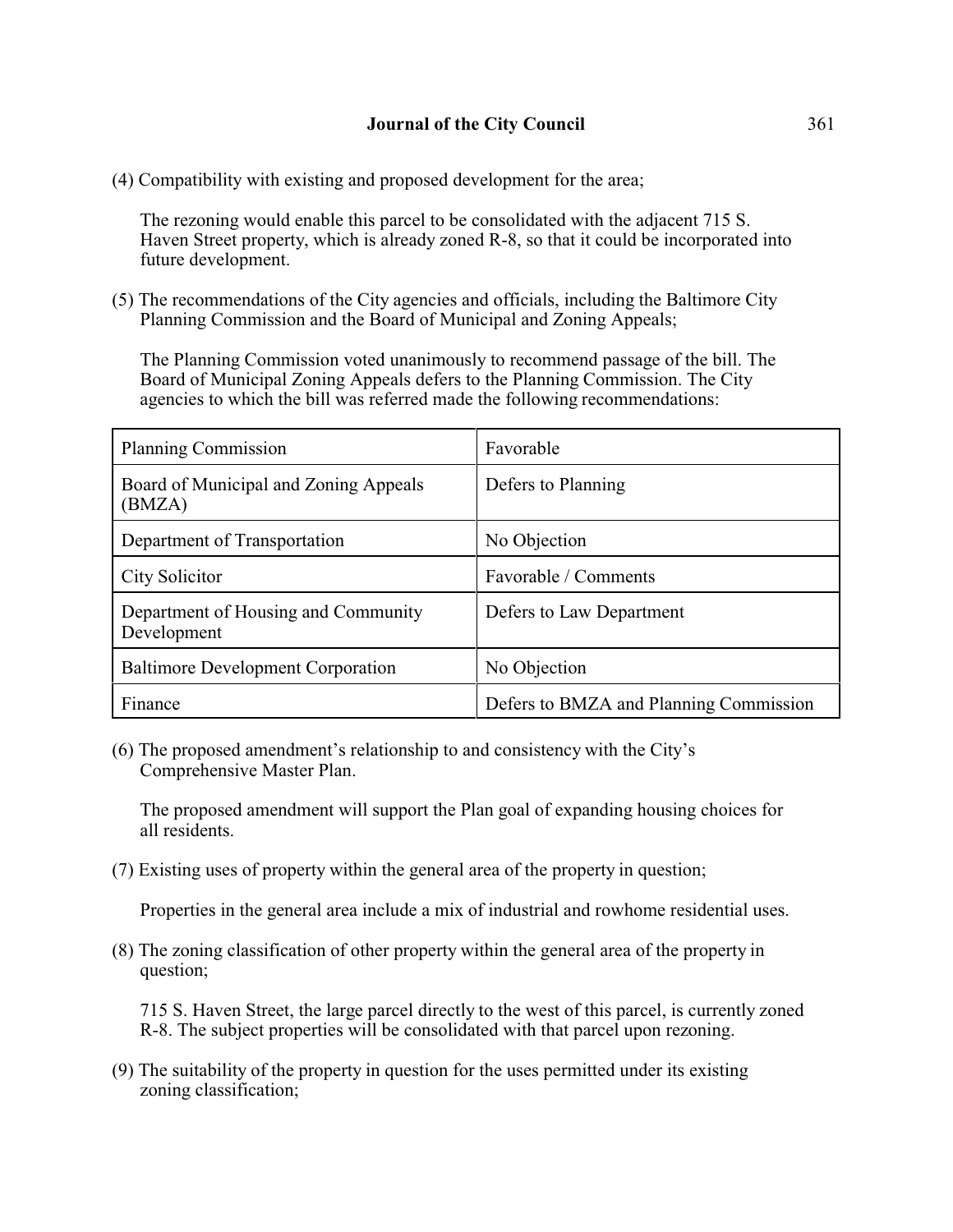The site is functionally obsolete for future industrial use given its small size and lack of street frontage. It is more suitable being rezoned R-8 so that it can be consolidated with the abutting property.

(10) The trend of development, if any, in the general area of the property in question, including changes, if any, that have taken place since the property in question was placed in its present classification;

Since the enactment of the new zoning code, a 70-unit townhome development to the immediate north of this site has been approved by the Planning Commission and commenced construction.

(11) For a rezoning based on a SUBSTANTIAL CHANGE IN THE CHARACTER OF THE NEIGHBORHOOD, the following facts establish the substantial change since the time of the last comprehensive rezoning:

Intentionally left blank.

(12) For a rezoning based on a MISTAKE in the existing zoning classification, the following facts establish that at the time of the last comprehensive zoning the Council failed to consider then existing facts, or projects or trends which were reasonably foreseeable and/or that events occurring subsequent to the comprehensive zoning have proven that the Council's initial premises were incorrect:

During the Transform Baltimore comprehensive rezoning process, the adjacent parcel of 715 S. Haven Street was rezoned from M-3 to R-8 by the City Council (the Planning Commission recommended that this property retain its industrial zoning designation given its frontage along S. Haven Street, a major trucking route). Given that this adjacent property was rezoned to a residential use, this subject property likely should have also been rezoned by the City Council. The subject site, lacking any frontage on public right-of-way and only being roughly 50' in width, has been made virtually unusable by 715 S. Haven Street being rezoned for residential use. The property owner intends to consolidate the two parcels once the rezoning to R-8 is enacted.

It is the determination that the City Council made a mistake in not also rezoning this site along with the adjacent 715 S. Haven Street parcel, and that rezoning it to R-8 would be appropriate as a way to encourage and facilitate productive reuse.

SOURCE OF FINDINGS (Check all that apply):

[X] Planning Report – Planning Commission, Agency Report, Dated April 23, 2021 which includes the Planning Department, Staff Report, Dated April 22, 2020

[X] Testimony presented at the Committee hearing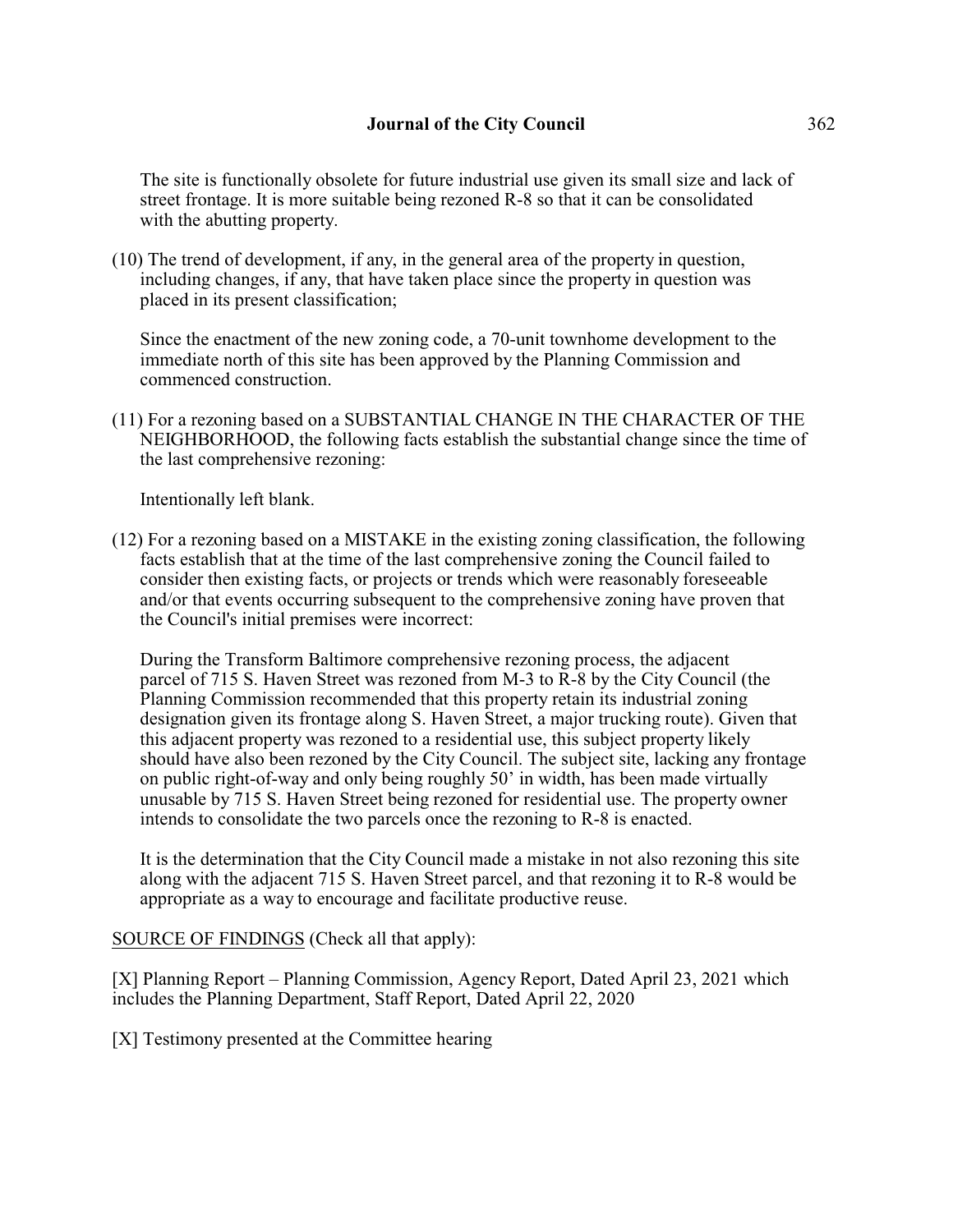## Oral – Witness:

Matthew DeSantis, Planning Department Hilary Ruley, Law Department Caroline Hecker, Representative for the Applicant Luis Cardona, Baltimore Development Corporation Zeke Cohen, Councilmember

#### Written:

Planning Commission, Agency Report, Dated April 23, 2021 which includes the Department of Planning, Staff Report – Dated April 22, 2021 Department of Transportation, Agency Report – Dated June 17, 2021 Board of Municipal and Zoning Appeals, Agency Report – Dated June 17, 2021 Law Department, Agency Report – Dated May 3, 2021 Department of Housing and Community Development, Agency Report – Dated June 16, 2021 Baltimore Development Corporation, Agency Report – Dated April 26, 2021 Department of Finance, Agency Report - Dated April 23, 2021 Caroline Hecker, Memorandum – Dated April 22, 2021

Committee Members Voting in Favor:

Sharon Green Middleton, Chair John Bullock Mark Conway Ryan Dorsey Antonio Glover Odette Ramos Robert Stoke**s**

Favorable report adopted.

The bill was read the second time and ordered printed for third reading.

#### **BILL NO. 21-0078 REPORTED FAVORABLY, WITH AMENDMENTS, AND ORDERED PRINTED FOR THIRD READING**

Councilmember Middleton, for the Economic and Community Development Committee, reported Bill No. 21-0078 favorably, with amendments.

An Ordinance requiring certain disclosures in order to sell a property that was formerly issued a vacant building notice; and providing for certain penalties.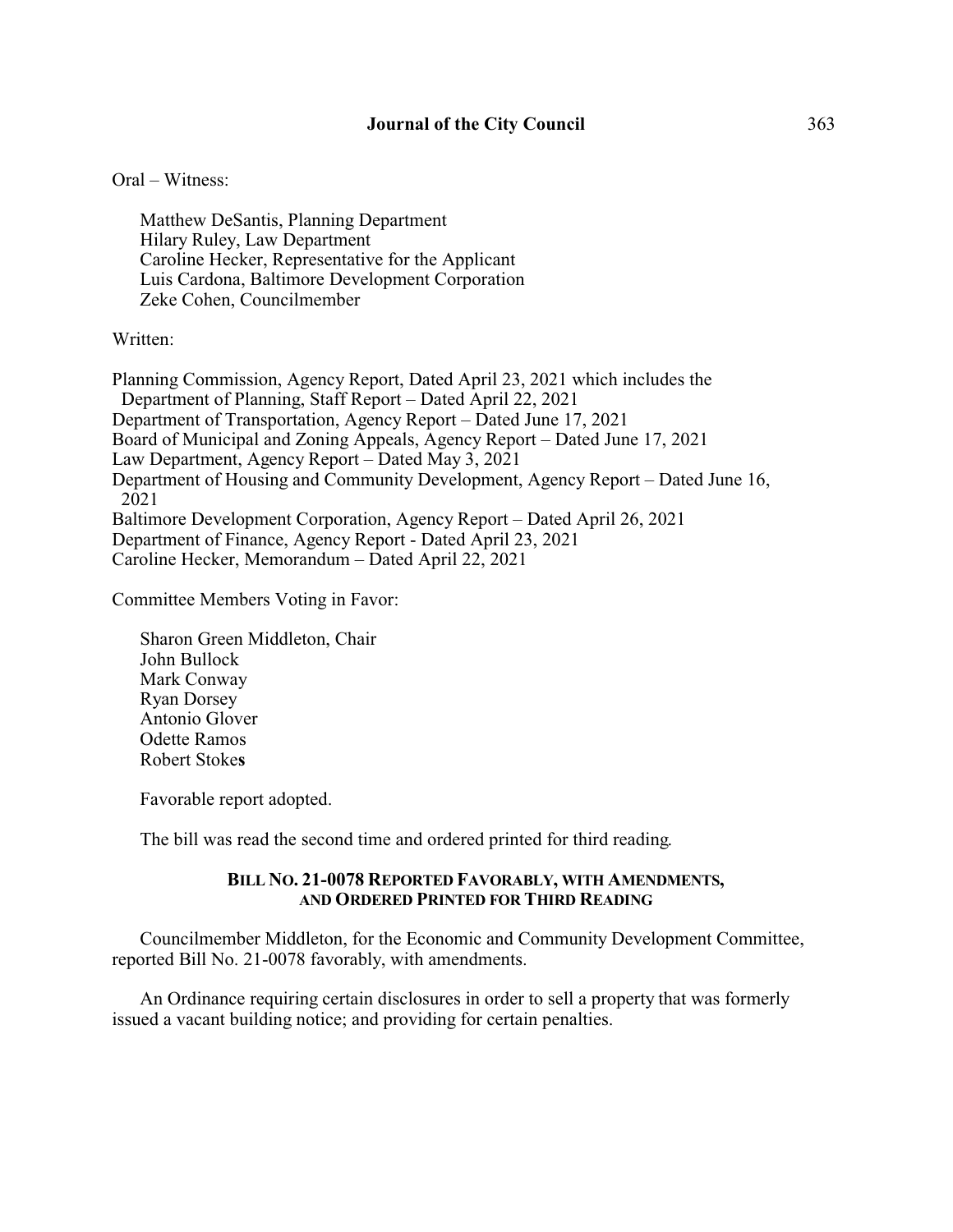Committee Amendments to City Council Bill No. 21-0078

# **Amendment No. 1**

On page 2, after line 8, insert:

"(C) FORM OF DISCLOSURE.

THE DISCLOSURE REQUIRED BY THIS SECTION SHALL READ AS STATED:

# **FOR SOMEONE TO LEGALLY INHABIT A PROPERTY IN BALTIMORE CITY, THE PROPERTY MUST NOT HAVE A VACANT BUILDING NOTICE ISSUED BY THE BALTIMORE CITY DEPARTMENT OF HOUSING AND COMMUNITY DEVELOPMENT. SELLERS AND BUYERS CAN CHECK AND VERIFY BY REVIEWING THE BALTIMORE CITY CODE MAP: [INSERT LINK], OR BY CALLING BALTIMORE CITY DEPARTMENT OF HOUSING AND COMMUNITY DEVELOPMENT [INSERT PHONE NUMBER].**

**THIS PROPERTY HAS [ ] DOES NOT HAVE [ ] A CURRENT VACANT BUILDING NOTICE. \_\_\_\_\_ SELLER'S INITIALS**

# **ONLY A VALIDLY-ISSUED USE AND OCCUPANCY PERMIT CERTIFICATE CAN REMOVE THE VACANT BUILDING NOTICE AND PERMIT HUMAN OCCUPATION. SELLER'S INITIALS**";

and, on that same page, in line 9, strike "(C)" and substitute "(D)".

## **Amendment No. 2**

On page 2, in line 5, after the semi-colon, insert "AND"; and, on that same page, in line 6, strike "; AND" and substitute with a period; and, on that same page, strike lines 7 and 8 in their entireties.

# **Amendment No. 3**

On page 2, after line 15, insert:

"**SECTION 3. AND BE IT FURTHER ORDAINED,** THAT THIS ORDINANCE MAY NOT BE CONSTRUED TO OPERATE RETROACTIVELY TO REQUIRE ANY CURRENT PROPERTY SELLERS TO GIVE THE NOTICE CREATED BY THIS ORDINANCE IF AN OFFER FOR SALE OF A PROPERTY HAS ALREADY BEEN ACCEPTED.";

and, on that same page, in line 16, strike "**3**" and substitute "**4**".

## **Amendment No. 4**

On page 1, in line 2, strike "**Formerly**"; and, on that same page, in line 3, strike "formerly"; and, on that same page, in line 16, strike "**FORMERLY**".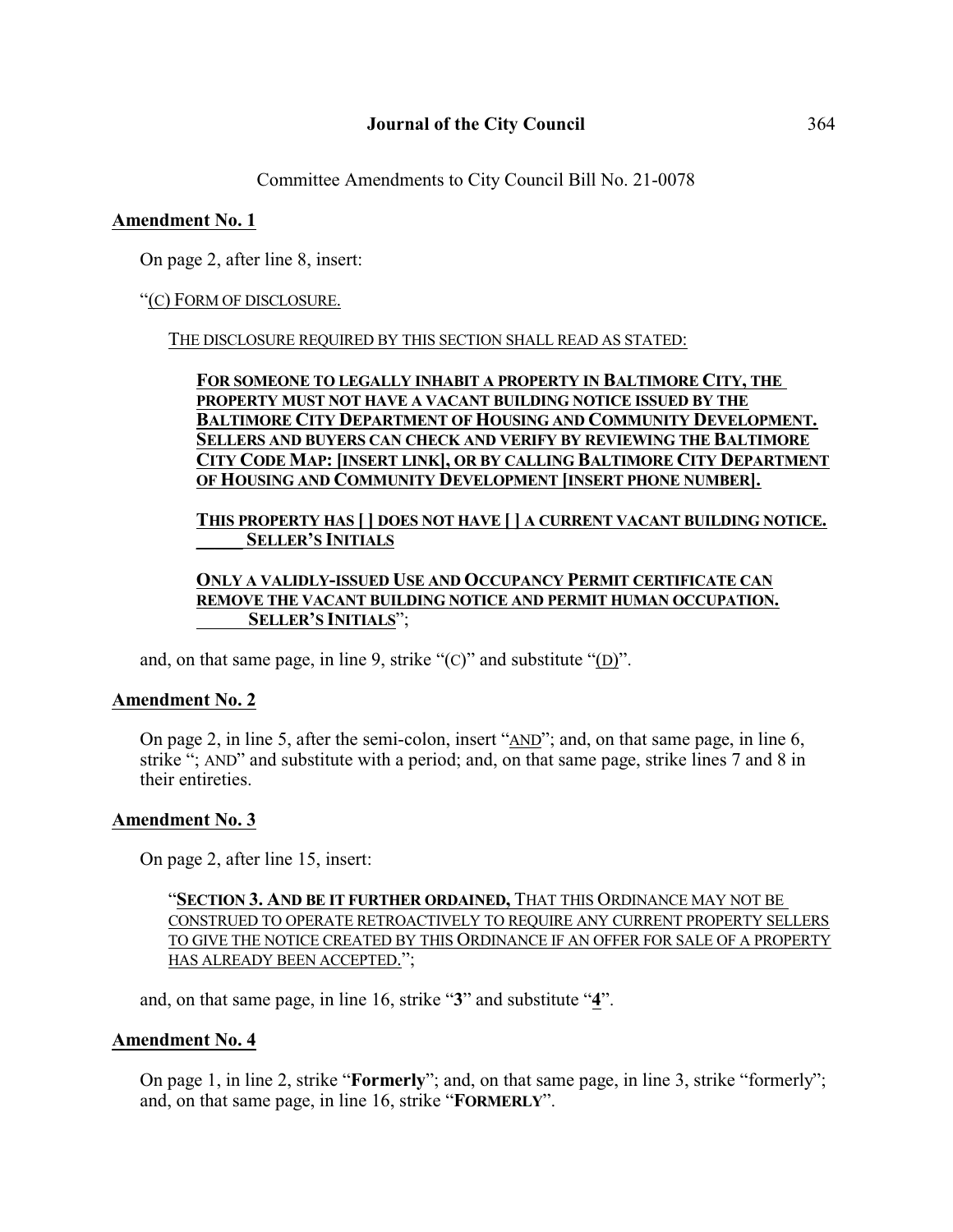# **Amendment No. 5**

On page 1, in line 19, strike "(1)"; and, on that same page, in lines 19 and 20, strike "HAD BEEN CITED WITH A VACANT BUILDING NOTICE THAT REMAINED UNABATED UNTIL THE REHABILITATION DESCRIBED IN THIS SUBSECTION" and substitute "HAS A VACANT BUILDING NOTICE THAT REMAINED UNABATED AT THE TIME OF SALE"; and, on that same page, strike lines 21 and 22 in their entireties; and, on page 2, strike line 1 in its entirety.

## **Amendment No. 6**

On page 2, in line 4, after "BUYER", insert "IN WRITING"; and, on that same page and line, strike "THAT"; and, on that same page, in line 6, strike "THE NOTICE HAS SINCE BEEN ABATED" and substitute "WHETHER THE VACANT BUILDING NOTICE HAS BEEN ABATED BY THE SELLER OR IF IT REMAINS UNABATED".

The amendments were read and adopted.

Favorable report adopted.

The bill was read the second time and ordered printed for third reading.

# **BILL NO. 21-0085 REPORTED FAVORABLY AND ORDERED PRINTED FOR THIRD READING**

Councilmember Middleton, for the Economic and Community Development Committee, reported Bill No. 21-0085 favorably.

An Ordinance requiring that certain multiple-line telephone systems allow for the direct dial of 9-1-1; defining certain terms; authorizing certain inspections; providing for certain fines; and generally relating to access to the City's 9-1-1 emergency system.

Favorable report adopted.

The bill was read the second time and ordered printed for third reading.

#### **BILL NO. 21-0036R REPORTED FAVORABLY, WITH AMENDMENTS, AND ORDERED PRINTED FOR THIRD READING**

Councilmember Middleton, for the Economic and Community Development Committee, reported Bill No. 0036R favorably, with amendments.

A Resolution calling for a multi-faceted and comprehensive hearing on the looming eviction crisis and what we can do to avoid it by: inviting the Executive Director of the Mayor's Office of Children and Family Success, the Acting Commissioner of the Baltimore City Department of Housing and Community Development, and the Executive Director of the Community Action Partnership, to report on the outcomes of the Eviction Prevention Program and what more can be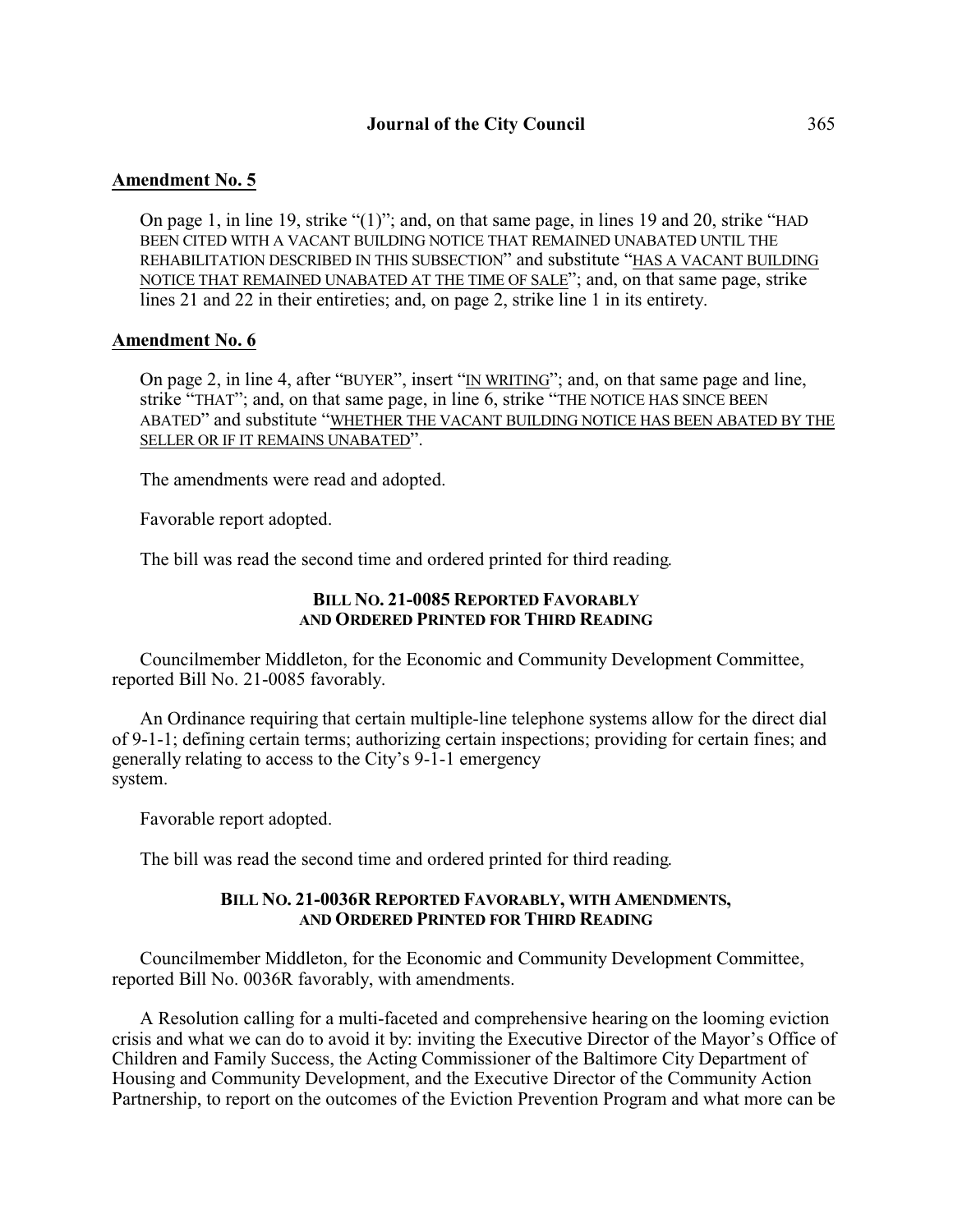done; inviting representatives from the Mayor's Office of Immigrant Affairs and the Esperanza Center to discuss the challenges renters who are immigrants are facing and provide recommendations on additional protections; and inviting representatives from the Public Justice Center and the Fair Housing Action Center of Maryland to report on evictions thus far, outline the rights of tenants now and the rights granted by new laws passed in the General Assembly and the City Council, and make recommendations for additional protections.

Committee Amendments to City Council Bill No. 21-0036R

# **Amendment No. 1**

On page 1, in line 5, strike the comma and substitute "and"; and, on that same page, in line 6, strike the comma down through and including the comma in line 7; and, on that same page, in line 9, strike "and the Esperanza Center"; and, on that same page, in line 10, strike "inviting" down through and including "protections" in line 14 and substitute "discussing the state of evictions currently, what rights tenants have, and any recommendations for additional protections"; and, on page 2, in line 12, strike the comma and substitute "and"; and, on that same page, in line 13, strike the first comma down through and including the second comma; and, on that same page, in line 15, strike "and the Esperanza Center"; and, on that same page, in line 17, strike "inviting" down through and including "protections" in line 20 and substitute "discussing the state of evictions currently, what rights tenants have, and any recommendations for additional protections"; and, on that same page, in line 23, strike "the Executive" down through and including the comma in line 26.

The amendments were read and adopted.

Favorable report adopted.

The bill was read the second time and ordered printed for third reading.

# **BILL NO. 21-0037R REPORTED FAVORABLY AND ORDERED PRINTED FOR THIRD READING**

Councilmember Middleton, for the Economic and Community Development Committee, reported Bill No. 21-0037R favorably.

A Resolution inviting representatives from the Baltimore City Law Department, the Department of Housing and Community Development, and the Department of Health to discuss the feasibility of certain specific recommendations to more efficiently and rapidly improve the ability of Baltimore City to remedy vacant dwellings.

Favorable report adopted.

The bill was read the second time and ordered printed for third reading.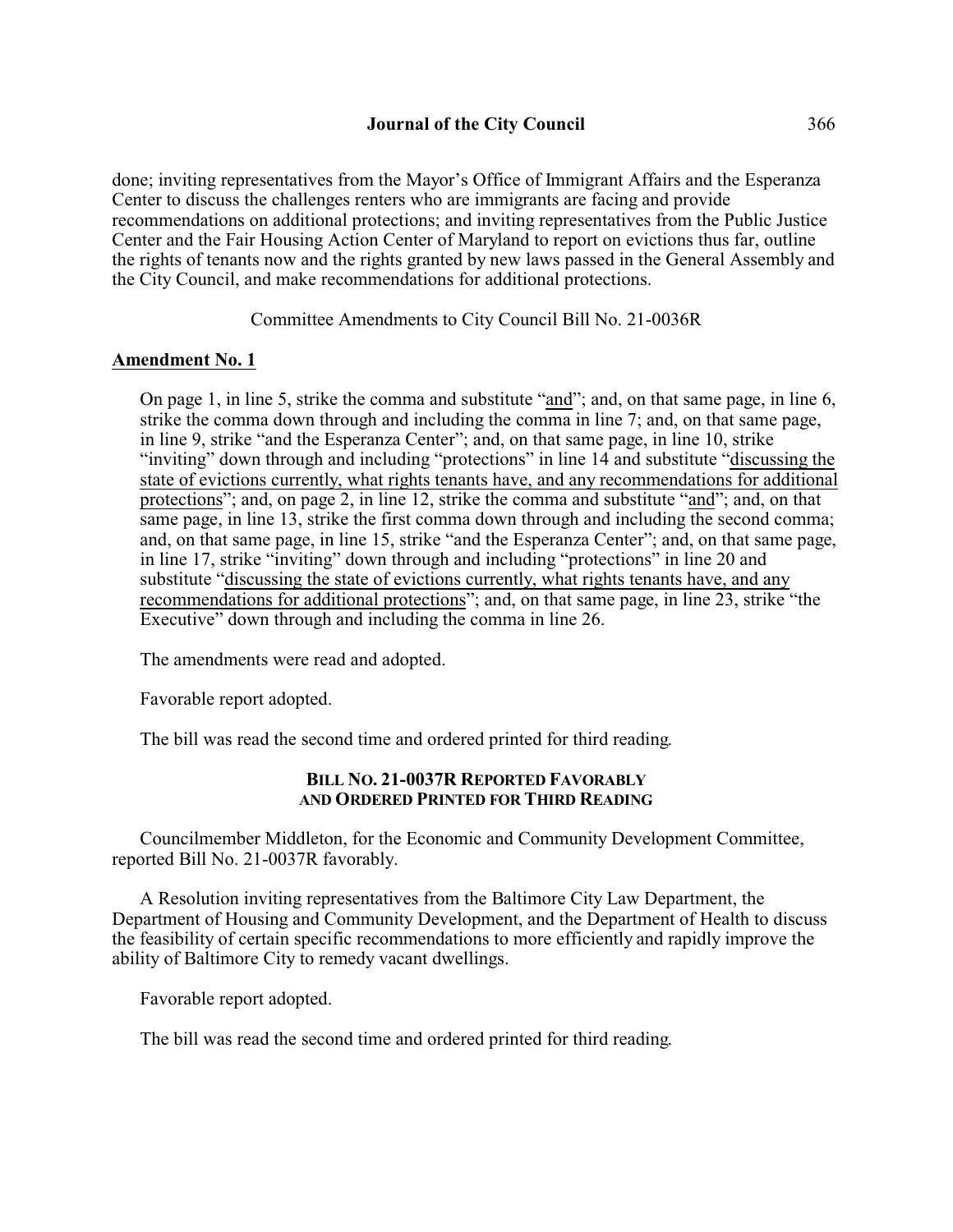# **BILL NO. 21-0039 REPORTED FAVORABLY, WITH AMENDMENTS, AND ORDERED PRINTED FOR THIRD READING**

Councilmember Stokes, for the Education, Workforce and Youth Committee, reported Bill No. 21-0039 favorably, with amendments.

An Ordinance requiring certain contractors to create and submit to the Director of the Department of Finance initial employment plans to bid on government-assisted construction projects or contracts that receive government assistance totaling \$5 million or more; requiring the Director of the Department of Finance to score the bids using the Director's evaluation of the employment plan as 10% of a bidder's score; requiring the winning bidder to submit a revised employment plan to the Director of the Department of Finance with certain criteria; and conforming related provisions.

Committee Amendments to City Council Bill No. 21-0039

# **Amendment No. 1** *{replacing "Director of the Department of Finance" with "MOED" in most instances}*

On page 1, in line 3, strike "the Director of the" and substitute "MOED"; and, on that same page, in line 4, strike "Department of Finance"; and, on that same page, in lines 6 and 8, in each instance, strike "the Director of the Department of Finance" and substitute "MOED"; and, on that same page, in line 6, strike "the Director's" and substitute "MOED's"; and, on page 2, strike likes 5 through 7 in their entireties; and, on that same page, in line 8, strike "(3)" and substitute "(2)"; and, on that same page, in line 11, strike "(4)" and substitute "(3)"; and, on that same page, in line 14, strike " $(5)$ " and substitute " $(4)$ "; and, on page 3, in line 10, strike "THE DIRECTOR" and substitute "MOED"; and, on page 4, in line 31, strike "THE DIRECTOR" and substitute "MOED"; and, on that same page, in lines 33 and 37, in each instance, strike "THE DIRECTOR" and substitute "MOED".

# **Amendment No. 2** *{rewording for general clarity and to reference other requirements of article 5}*

On page 2, strike lines 18 through 23 in their entireties and substitute:

- " (1) A BIDDER RESPONDING TO A SOLICITATION THAT QUALIFIES THEM AS A "BENEFICIARY" UNDER § 25-1(B) OF THIS ARTICLE MUST INCLUDE IN THEIR BID OR PROPOSAL AN INITIAL EMPLOYMENT PLAN OUTLINING THE BIDDER'S STRATEGY TO:
	- (I) COMPLY WITH THE LOCAL HIRING REQUIREMENTS OF THIS SUBTITLE; AND
	- (II) HIRE ECONOMICALLY DISADVANTAGED, SOCIALLY DISADVANTAGED, OR ECONOMICALLY AND SOCIALLY DISADVANTAGED INDIVIDUALS.".

**Amendment No. 3** *{requiring the Director of the Department of Finance to make certain determinations regarding the initial employment plan and assigning the Director's determination a certain percentage of the overall score of the bid or proposal}*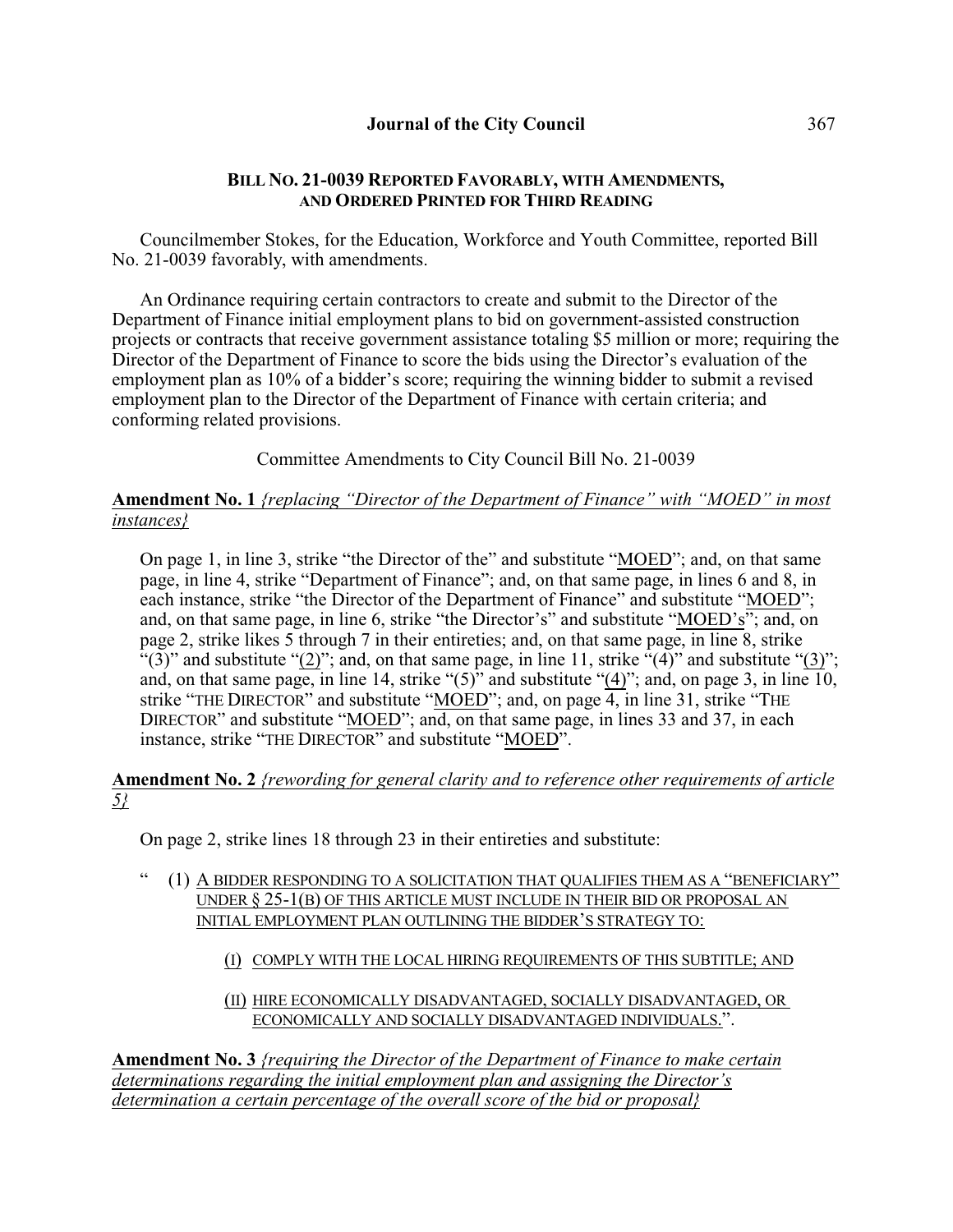On page 2, strike lines 24 through 27 and substitute:

" (2) THE DIRECTOR OF THE DEPARTMENT OF FINANCE SHALL DETERMINE WHETHER AN INITIAL EMPLOYMENT PLAN SUBMITTED UNDER THIS SUBSECTION CONTAINS THE INFORMATION REQUIRED IN PARAGRAPH (4) OF THIS SUBSECTION.

(3) THE DIRECTOR OF THE DEPARTMENT OF FINANCE'S DETERMINATION THAT THE INITIAL EMPLOYMENT PLAN CONTAINS THE INFORMATION REQUIRED IN PARAGRAPH (4) OF THIS SUBSECTION IS WORTH 10% OF THE OVERALL SCORE OF THE BID OR PROPOSAL.";

and, on that same page, in line 28, strike "(3)" and substitute "(4)".

**Amendment No. 4** *{refining what information contractors need to provide to describe health and retirement benefits of employees; emphasizing that contractors need to detail their compliance with all contract requirements under article 5}*

On page 2, strike beginning with "WORKED" in line 30 down through and including "CONTRACTS" in line 31 and substitute "WILL BE EMPLOYED ON THE PROJECT"; and, on page 3, in line 7, strike the period and substitute a semi-colon; and, on that same page, after line 7, insert:

"(IV) A DESCRIPTION OF PAST COMPLIANCE WITH ALL CONTRACT REQUIREMENTS DETAILED IN THIS ARTICLE, INCLUDING WHETHER THE BIDDER HAS FILED ALL INFORMATION REQUIRED BY REPORTING REQUIREMENTS FOR RECENT CONTRACTS ON TIME;

- (V) A STRATEGY, DEVELOPED IN CONJUNCTION WITH MOED STAFF, TO ENSURE THAT CITY RESIDENTS WHO WORK ON THE PROJECT OR CONTRACT RECEIVE ONGOING EMPLOYMENT AND TRAINING OPPORTUNITIES AFTER THEY COMPLETE WORK ON THE JOB FOR WHICH THEY WERE INITIALLY HIRED AND A REVIEW OF PAST PRACTICES IN CONTINUING TO EMPLOY CITY RESIDENTS FROM ONE PROJECT OR CONTRACT TO THE NEXT; AND
- (VI) A STRATEGY, DEVELOPED IN CONJUNCTION WITH MOED STAFF, TO HIRE GRADUATES OF THE BALTIMORE CITY PUBLIC SCHOOL SYSTEM, BALTIMORE CITY PUBLIC CHARTER SCHOOLS, COMMUNITY-BASED JOB TRAINING PROVIDERS, AND HARD-TO-EMPLOY RESIDENTS.".

**Amendment No. 5** *{providing a specific deadline for the revised employment plan; moving certain requirements from the revised employment plan to required monthly reports; emphasizing that the bidder must comply with all requirements of the subtitle; and separating out a requirement for clarity}*

On page 3, in line 11, after "CONTRACT", insert "AND WITHIN 2 WEEKS OF RECEIVING A NOTICE TO PROCEED FROM THE AWARDING AGENCY"; and, on that same page, strike lines through 12 through 37 in their entireties; and, on page 4, in line 1, strike " $(7)$ " and substitute " $(1)$ "; and, on that same page, in line 3, strike " $(8)$ " and substitute " $(2)$ "; and, on that same page, in line 5, strike "(9)" and substitute "(3)"; and, on that same page, strike lines 12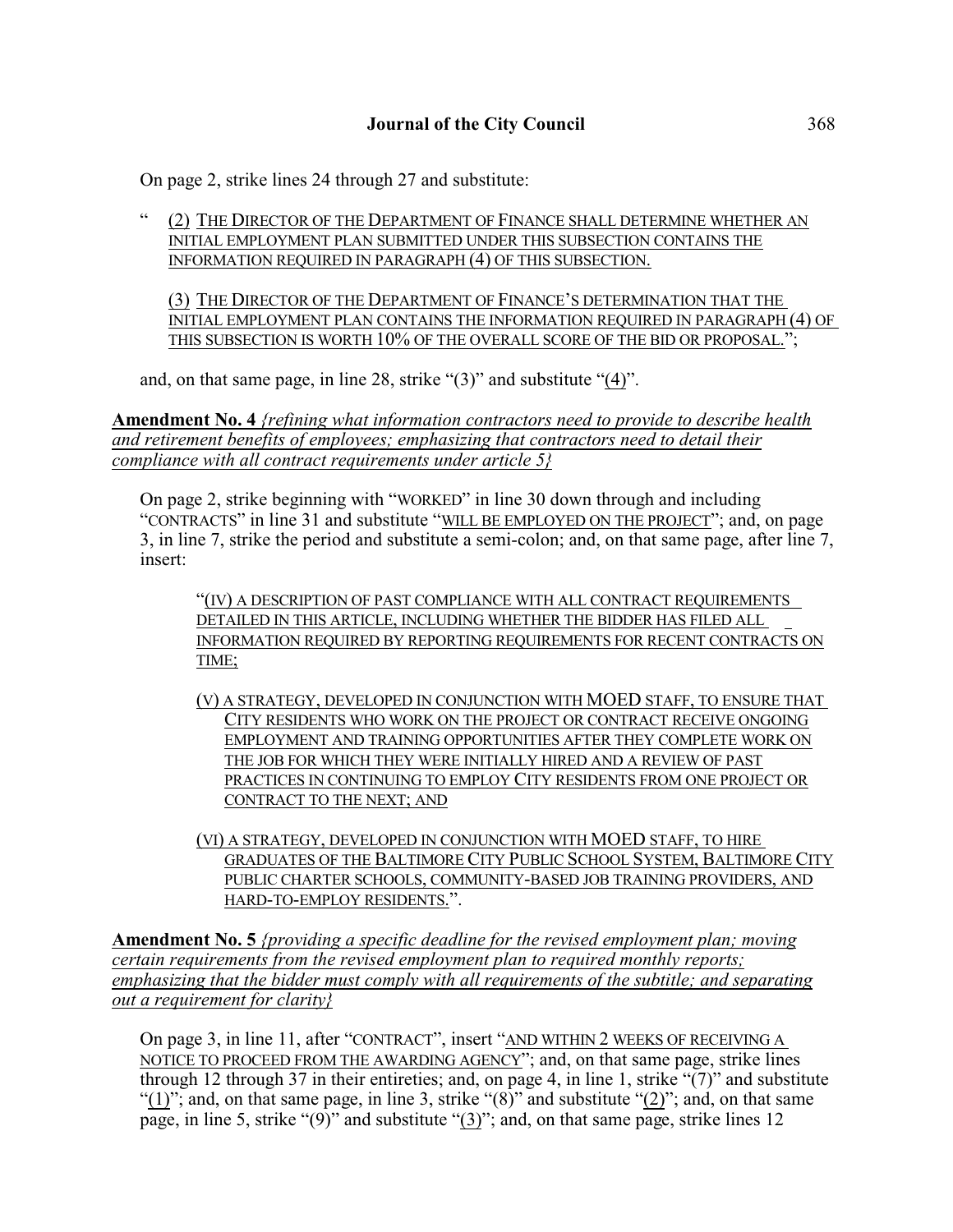through 14 in their entireties; and, on that same page, in line 15, strike "(11)" and substitute "(4)"; and, on that same page, in line 18, strike  $\cdot$  (12)" and substitute "(5)"; and, on that same page, in line 20, strike " $(13)$ " and substitute " $(6)$ "; and, on that same page, in that same line, strike "A STRATEGY TO ENSURE THAT" and substitute "THE MINUTES OF AT LEAST 1 MEETING THE BIDDER HAD WITH MOED STAFF DURING WHICH MOED STAFF AND THE BIDDER WORKED TOGETHER TO ENSURE THAT"; and, on that same page, in line 22, insert a semicolon after "HIRED"; and, on that same page, in that same line, strike "AND A"; and, on that same page, in line 23, before "REVIEW", insert " $(7)$  A"; and, on that same page, in that same line, strike "IN CONTINUING TO EMPLOY" and substitute "REGARDING THE BIDDER'S EMPLOYMENT OF"; and, on that same page, in line 24, after the semicolon, insert "AND"; and, on that same page, in line 25, strike "(14)" and substitute "(8)"; and, on that same page, in that same line, strike "A STRATEGY TO HIRE"and substitute "THE MINUTES OF AT LEAST 1 MEETING THE BIDDER HAD WITH MOED STAFF DURING WHICH MOED STAFF AND THE BIDDER WORKED TOGETHER TO ENSURE THAT THE BIDDER HIRES"; and, on that same page, in line 27, strike "; AND" and substitute a period; and, on that same page, strike lines 28 through 29 in their entireties; and, on that same page, after line 29, insert:

" (D) *ONGOING REPORTS.*

THROUGOUT THE COURSE OF THE PROJECT, THE BIDDER MUST PROVIDE THE FOLLOWING INFORMATION TO MOED ON A MONTHLY BASIS:

- (1) THE TOTAL NUMBER OF HOURS WORKED ON THE PROJECT OR CONTRACT BY TRADE;
- (2) THE TOTAL NUMBER OF HOURS OF WORK BY JOURNEYMEN, BY TRADE, WORKED OVER THE COURSE OF THE PROJECT OR CONTRACT AND THE TOTAL NUMBER OF HOURS OF WORK BY JOURNEYMEN, BY TRADE, WORKED BY CITY RESIDENTS;
- (3) THE TOTAL NUMBER OF HOURS BY APPRENTICES, BY TRADE, WORKED OVER THE COURSE OF THE PROJECT OR CONTRACT AND THE TOTAL NUMBER OF HOURS BY APPRENTICES, BY TRADE, WORKED BY CITY RESIDENTS;
- (4) THE TOTAL NUMBER OF HOURS BY SKILLED LABORERS, BY TRADE, WORKED OVER THE COURSE OF THE PROJECT OR CONTRACT AND THE TOTAL NUMBER OF HOURS BY SKILLED LABORERS, BY TRADE, WORKED BY CITY RESIDENTS;
- (5) THE TOTAL NUMBER OF HOURS BY NON-SKILLED LABORERS WORKED OVER THE COURSE OF THE PROJECT OR CONTRACT AND THE TOTAL NUMBER OF HOURS OF NON-SKILLED LABORERS WORKED BY CITY RESIDENTS; AND
- (6) THE TOTAL NUMBER OF HOURS WORKED OVER THE COURSE OF THE PROJECT OR CONTRACT BY:
	- (I) EMPLOYEES WHO CONSTITUTE ECONOMICALLY DISADVANTAGED, SOCIALLY DISADVANTAGED, OR SOCIALLY AND ECONOMICALLY DISADVANTAGED INDIVIDUALS;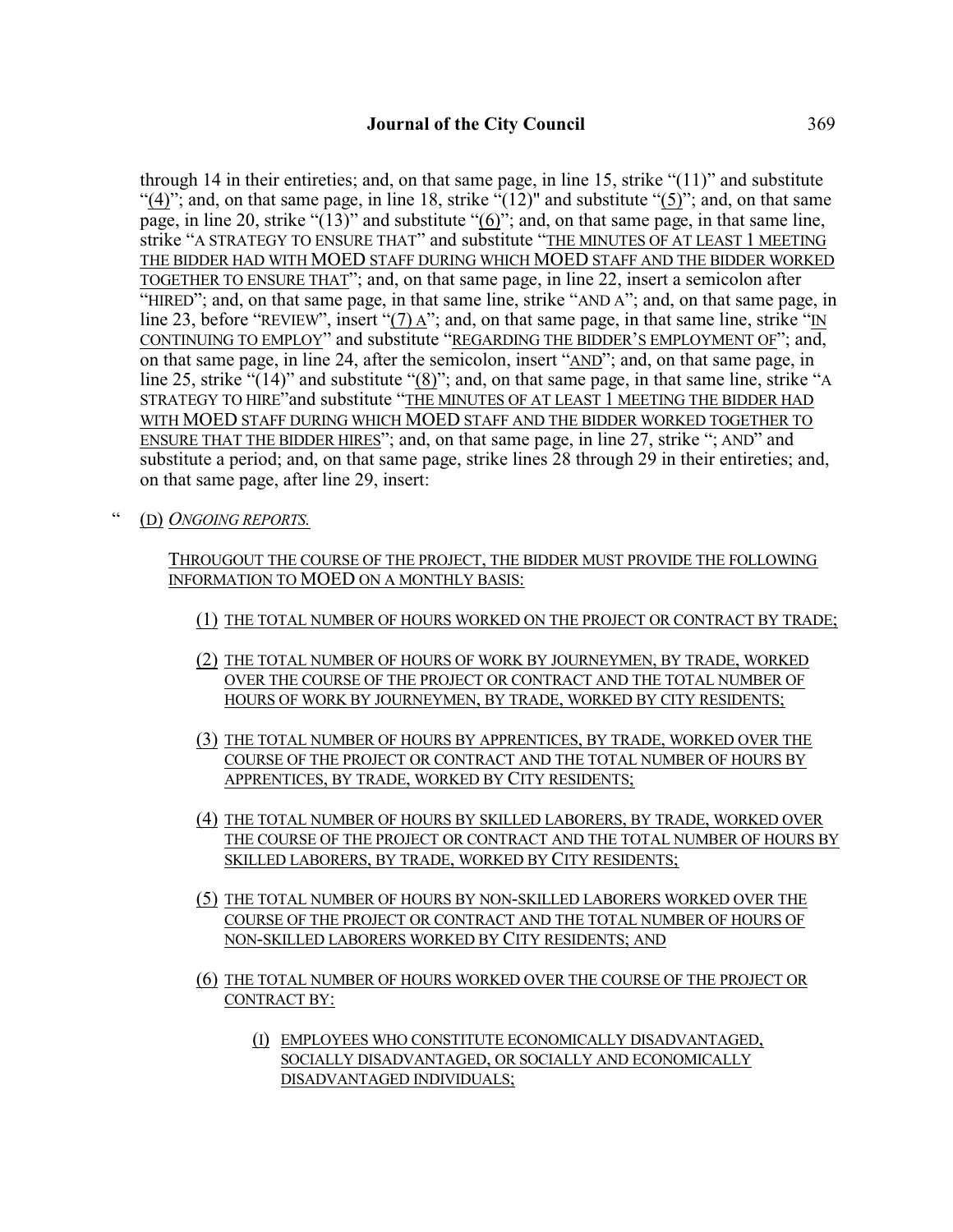# (II) EMPLOYEES WHO MEET THE LOCAL HIRING REQUIREMENTS OF THIS SUBTITLE, WHICH INCLUDE POSTING JOB OPENINGS WITH MOED, HAVING CITY RESIDENTS COMPRISE AT LEAST 51% OF THE BIDDER'S EMPLOYEES AND COMPLYING WITH MONTHLY REPORTING REQUIREMENTS; AND

## (III) CITY RESIDENTS WHO CONSTITUTE ECONOMICALLY DISADVANTAGED, SOCIALLY DISADVANTAGED, OR SOCIALLY AND ECONOMICALLY DISADVANTAGED INDIVIDUALS.";

and, on that same page, in line 30, strike "(D)" and substitute "(E)"; and, on that same page, in line 35, strike "(E)" and substitute "(F)".

The amendments were read and adopted.

Councilmember Stokes made a motion, duly seconded, to move floor amendments.

#### Floor Amendment to Council Bill 21-0039

**DRAFTER'S NOTE:** The following amendment corrects the purpose clause to reflect the amendments adopted by the Education, Workforce, and Youth Committee.

#### **Amendment No. 1**

On page 1 of the Committee Amendments to Council Bill 21-0039, in the second line from the top of Amendment No. 1, strike "lines 6 and" and substitute "line"; and, on that same page of the Committee Amendments to Council Bill 21-0039, in the fourth line from the top of Amendment No. 1, strike "and, on that same page, in line 6, strike "the Director's" and substitute "MOED's";".

The amendments were read and adopted.

Favorable report, as amended, adopted.

The bill was read the second time and ordered printed for third reading.

#### **BILL NO. 21-0086 REPORTED FAVORABLY AND ORDERED PRINTED FOR THIRD READING**

Councilmember Conway, for the Public Safety and Government Operations Committee, reported Bill No. 21-0086 favorably.

An Ordinance postponing, for an interim period, the automatic termination of the Minority and Women's Business Program; providing for a special effective date; and generally relating to City procurement requirements.

Favorable report adopted.

The bill was read the second time and ordered printed for third reading.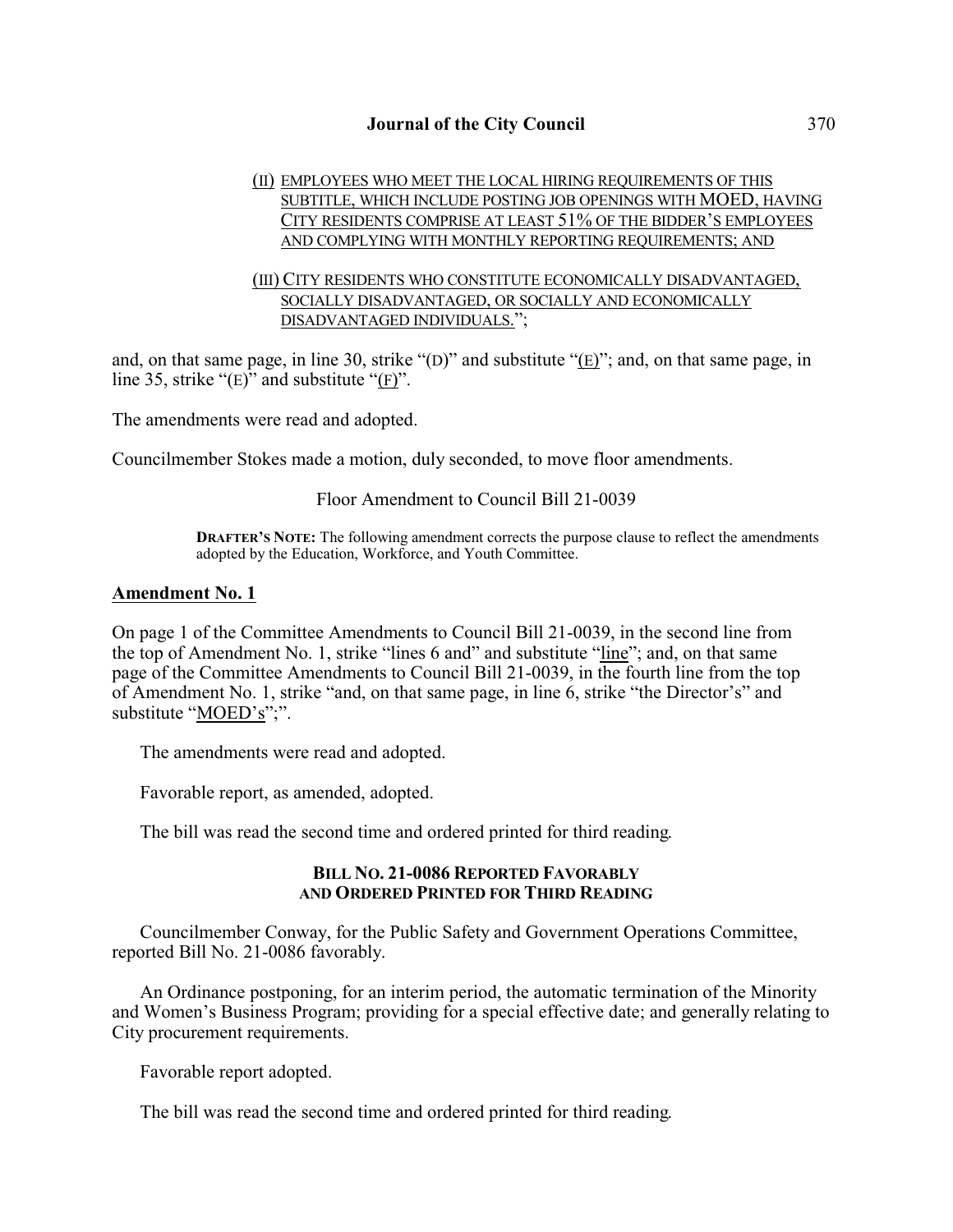## **Bill No. 21-0017R Reported Favorably and Ordered Printed for Third Reading**

Councilmember Conway, for the Public Safety and Government Operations Committee, reported Bill No. 21-0017R favorably.

A Resolution inviting representatives from the Baltimore City Fire Department, the Baltimore Police Department, the Office of the State's Attorney for Baltimore City, the Baltimore City Health Department, the Baltimore City Department of Housing and Community Development, the Mayor's Office of Criminal Justice, the Baltimore City Public School System, and the Mayor's Office of Homeless Services to appear before the City Council to discuss arsons, fire fatalities and injuries, and school fires; how we can work to re-institute the Joint Agency Arson Task Force; and discuss other tools that would assist in the prevention or prosecution of arson.

Favorable report adopted.

The bill was read the second time and ordered printed for third reading.

## **THIRD READING**

The President laid before the City Council:

**BILL NO. 21-0053** - An Ordinance changing the zoning for the property known as 4207-4209 Menlo Drive, as outlined in red on the accompanying plat, from the I-1 Zoning District to the OIC Zoning District; and providing for a special effective date.

It was read the third time.

The bill being on its final passage, the yeas and nays were called, resulting as follows:

Yeas - President and Councilmembers Cohen, McCray, Dorsey, Conway, Schleifer, Middleton, Torrence, Burnett, Bullock, Porter, Costello, Stokes, Glover, Ramos - Total 15.

Nays - 0.

The bill was read and approved, and the bill was declared "Passed".

**BILL NO. 21-0057 -** An Ordinance repealing Ordinance 09-219, which established the Reisterstown Plaza Transit Station Urban Renewal Area and Plan; and providing for a special effective date.

It was read the third time.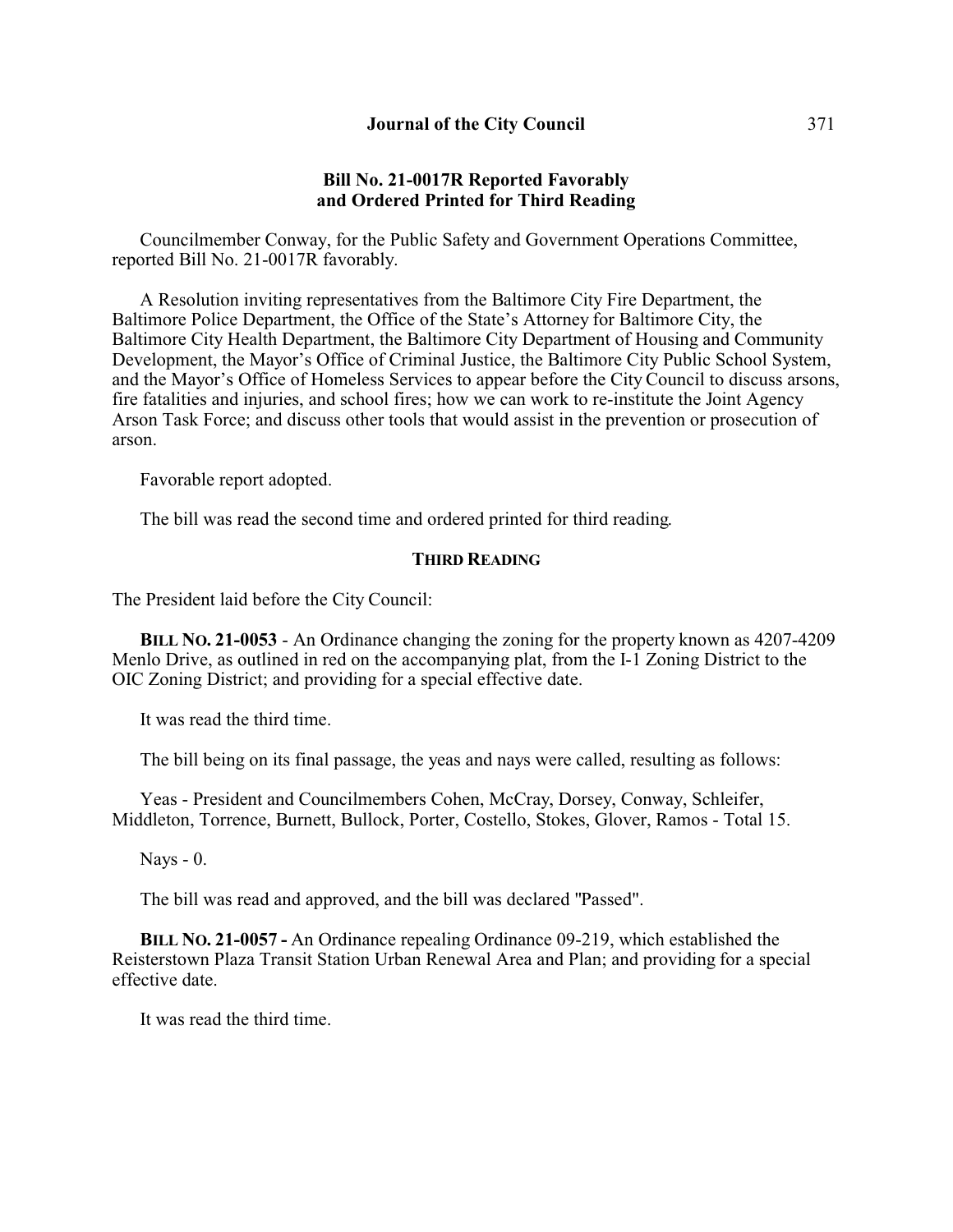The bill being on its final passage, the yeas and nays were called, resulting as follows:

Yeas - President and Councilmembers Cohen, McCray, Dorsey, Conway, Schleifer, Middleton, Torrence, Burnett, Bullock, Porter, Costello, Stokes, Glover, Ramos - Total 15.

Nays - 0.

The bill was read and approved, and the bill was declared "Passed".

**BILL NO. 21-0066** - An Ordinance prohibiting the new investment of certain retirement funds in fossil fuel companies; requiring the divestment of certain retirement funds in fossil fuel companies within a certain timeframe; requiring certain reviews; specifying a certain procedure for the divestiture of investments; authorizing certain exemptions; defining certain terms; and providing for a special effective date.

It was read the third time.

The bill being on its final passage, the yeas and nays were called, resulting as follows:

Yeas - President and Councilmembers Cohen, McCray, Dorsey, Conway, Schleifer, Middleton, Torrence, Burnett, Bullock, Porter, Costello, Stokes, Glover, Ramos - Total 15.

Nays - 0.

The bill was read and approved, and the bill was declared "Passed".

**BILL NO. 21-0075 -** An Ordinance requiring that the Baltimore City Department of Public Works submit a report to the Mayor and City Council studying the feasibility of implementing an expedited reimbursement and direct assistance program for any sewage backup, not limited to wet-weather, capacity-related causes; requiring certain agency assistance; and providing for a special effective date.

It was read the third time.

The bill being on its final passage, the yeas and nays were called, resulting as follows:

Yeas - President and Councilmembers Cohen, McCray, Dorsey, Conway, Schleifer, Middleton, Torrence, Burnett, Bullock, Porter, Costello, Stokes, Glover, Ramos - Total 15.

Nays - 0.

The bill was read and approved, and the bill was declared "Passed".

# **MOTION TO SUSPEND CITY COUNCIL RULES 10-2 AND 10-3 WITH REGARD TO BILL NO. 21-0021R**

Councilmember McCray made a motion, duly seconded, to suspend Rules 10-2 and 10-3 in order to have an early hearing on Bill No. 21-0021R.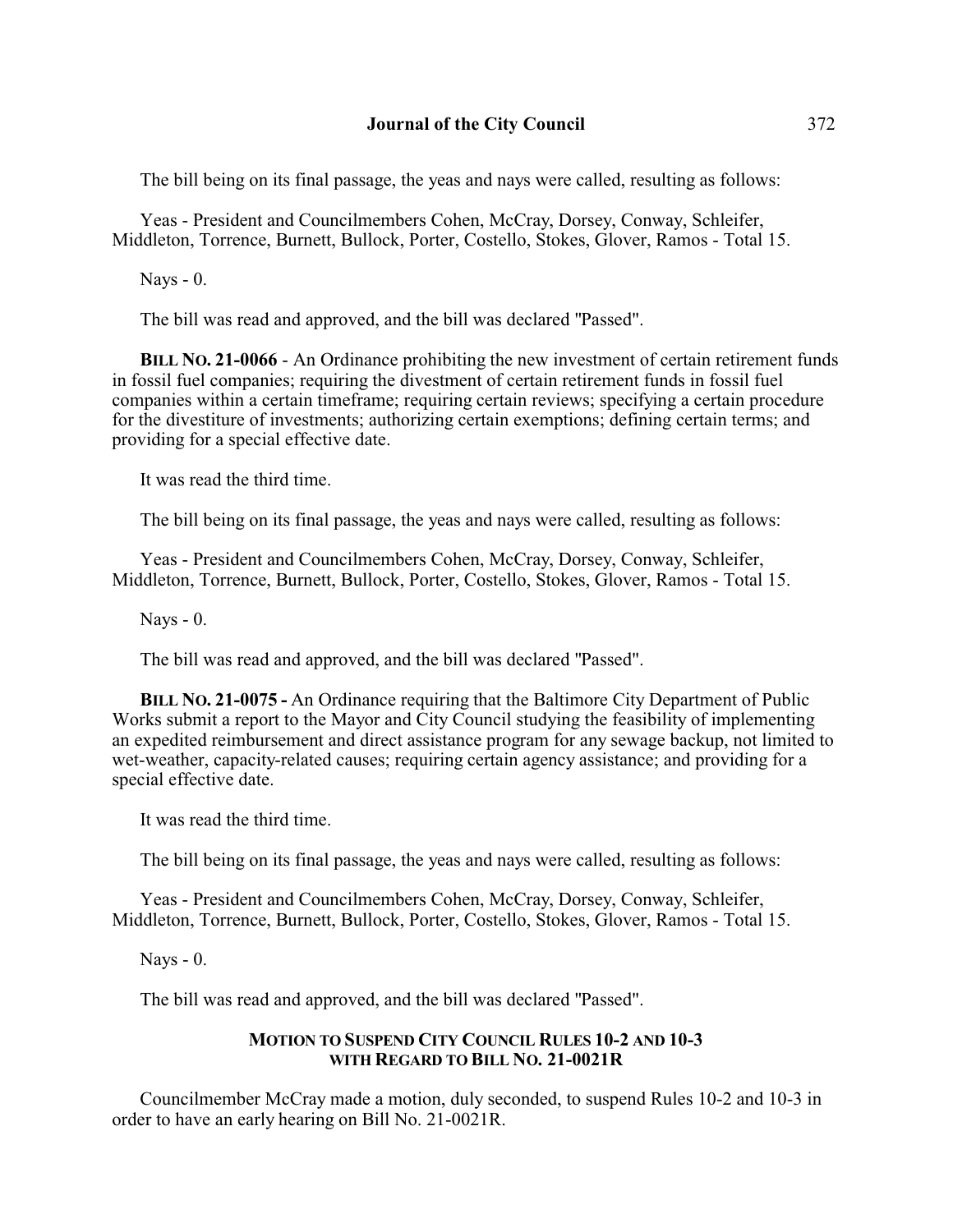The motion carried without exception, and the President declared the rules suspended with regard to the bill. Then Councilmember McCray announced a hearing date for the bill.

# **MOTION TO SUSPEND CITY COUNCIL RULES 10-2 AND 10-3 WITH REGARD TO BILL NO. 21-0005R**

Councilmember McCray made a motion, duly seconded, to suspend Rules 10-2 and 10-3 in order to have an early hearing on Bill No. 21-0005R.

The motion carried without exception, and the President declared the rules suspended with regard to the bill. Then Councilmember McCray announced a hearing date for the bill.

## **MOTION TO SUSPEND CITY COUNCIL RULE 10-3 WITH REGARD TO BILL NO. 21-0103**

Councilmember McCray made a motion, duly seconded, to suspend Rule 10-3 in order to have an early hearing on Bill No. 21-0103.

The motion carried without exception, and the President declared the rules suspended with regard to the bill. Then Councilmember McCray announced a hearing date for the bill.

# **MOTION TO SUSPEND CITY COUNCIL RULE 10-3 WITH REGARD TO BILL NO. 21-0104**

Councilmember McCray made a motion, duly seconded, to suspend Rule 10-3 in order to have an early hearing on Bill No. 21-0104.

The motion carried without exception, and the President declared the rules suspended with regard to the bill. Then Councilmember McCray announced a hearing date for the bill.

## **ADJOURNMENT**

On motion of Councilmember Middleton, duly seconded, the City Council adjourned to meet on Monday, August 16, 2021, at 5:00 p.m.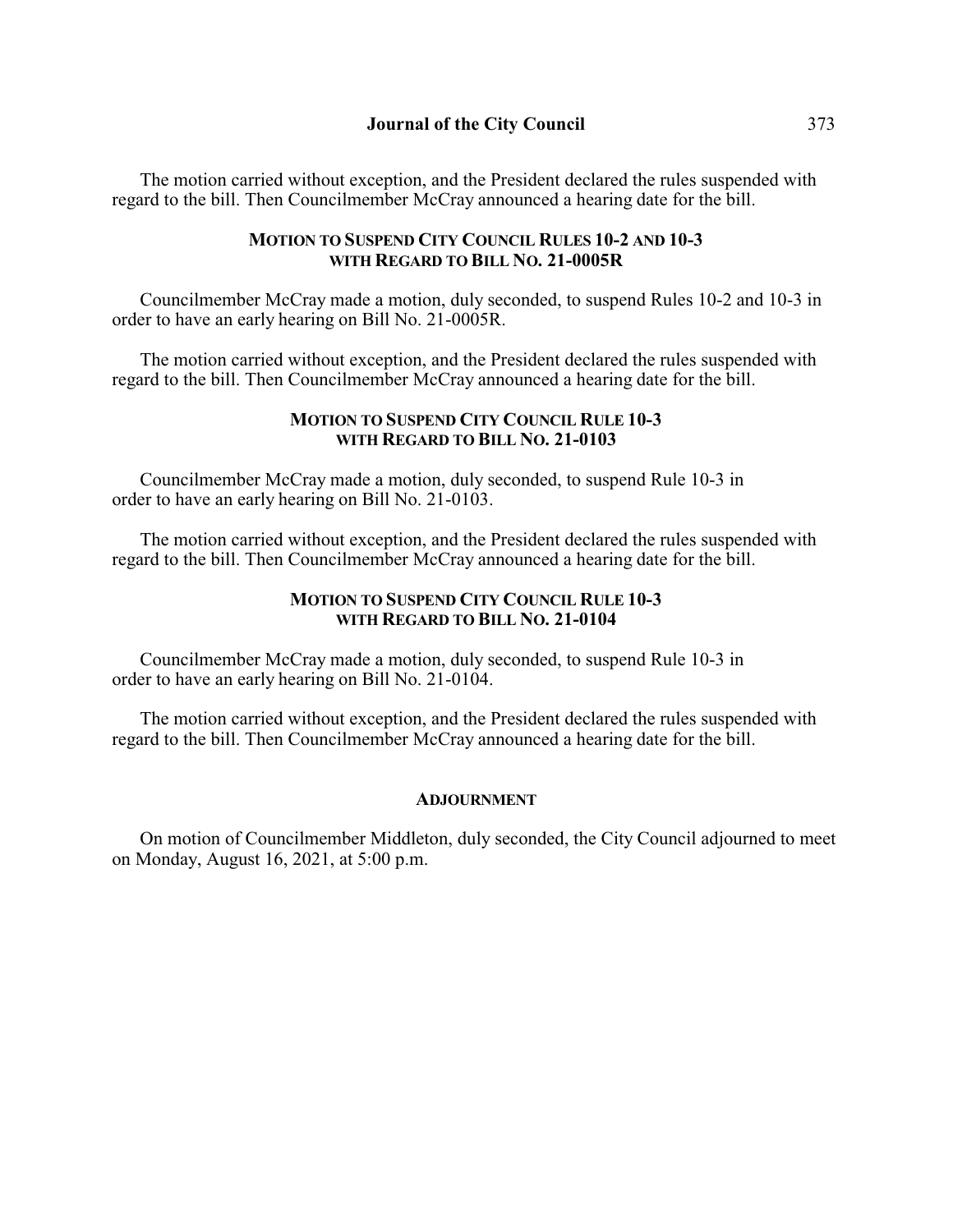#### Consent Calendar

**CR 222 President Mosby, All Members**

**A City Council Resolution on the death of Paula Lynette Deadwyler, July 22, 1959 - May 30, 2021.** 

**CR 223 Burnett**

**A City Council Resolution congratulating James Lee on your strong community leadership.** 

**CR 224 President Mosby, All Members**

**A City Council Resolution on the death of Quentin F. Jones, Sr., June 22, 1965 - March 2, 2021.**

**CR 225 President Mosby, All Members**

**A City Council Resolution congratulating Natasha Wainwright on the Grand Opening of B'More with Pride Commercial Kitchen and Café, a space for local food entrepreneurs and culinary chefs to thrive.** 

**CR 226 President Mosby, All Members**

**A City Council Resolution Elizabeth Brown on your work and ministry at Leadenhall Baptist church and your membership of the Usher Board for over 70 years, congratulations on your 100th Centennial Birthday!**

#### **CR 227 President Mosby, All Members**

**A City Council Resolution congratulating John F. Chalmers, Sr. on 33 plus years of outstanding service to the citizens of Baltimore, congratulations on a standout career and best wishes on your retirement.** 

#### **CR 228 President Mosby, All Members**

**A City Council Resolution on the death of Elaine Watson Berry, January 14, 1961 - May 9, 2021.** 

**CR 229 President Mosby, All Members**

**A City Council Resolution congratulating Harvey Jones on your 52 years of service, on behalf of a grateful city, thank you for your outstanding contribution to a better Baltimore.** 

**CR 230 President Mosby, All Members**

**A City Council Resolution congratulating Bernard C. "Jack" Young on your 67th Birthday and your tremendous service to the people and City of Baltimore.** 

**CR 231 President Mosby, All Members**

**A City Council Resolution congratulating Veronica Jones on your new role as Program Director of St. Mary's Outreach Center.** 

**CR 232 President Mosby, All Members**

**A City Council Resolution congratulating Olusegun "Segun" Edidi on 32 years of service to the citizens of Baltimore while working at the Department of Public Works and the Department of Housing and Community Development.**

**CR 233 President Mosby, All Members**

**A City Council Resolution on the death of Lavar Steels, Sr., November 1, 1979 - June 17, 2021.**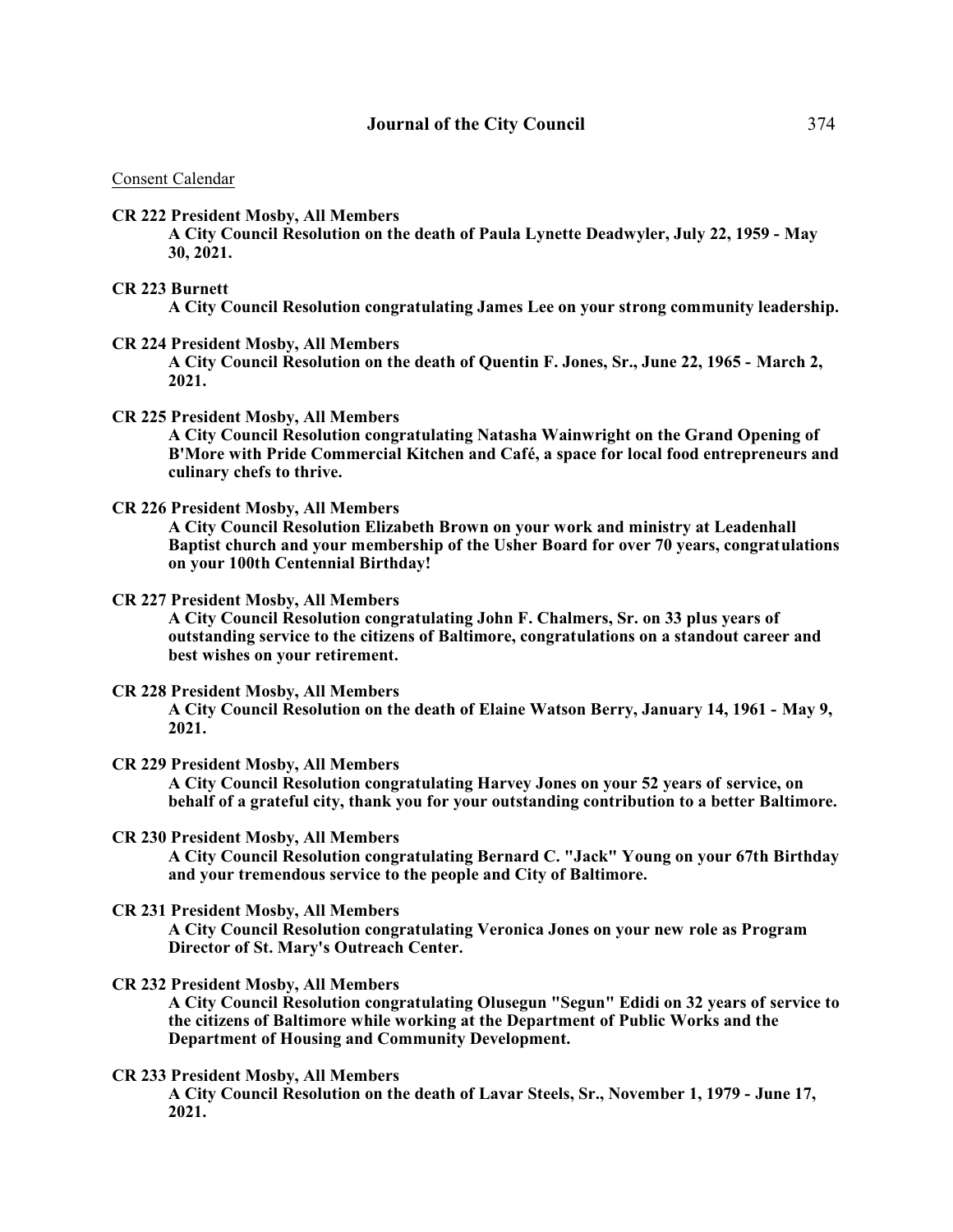**CR 234 President Mosby, All Members**

**A City Council Resolution congratulating Dwayne White on your service to the residents of the 7th District during COVID-19 Food Distribution.** 

**CR 235 President Mosby, All Members**

**A City Council Resolution congratulating Ayesha Clatterbuck on your service to the residents of the 7th District during COVID-19 Food Distribution.** 

**CR 236 President Mosby, All Members**

**A City Council Resolution congratulating Colleen Boston on your service over the years for the Evergreen Community.** 

- **CR 237 President Mosby, All Members A City Council Resolution congratulating Rosalind Dobson on your service over the years for the Evergreen Community.**
- **CR 238 President Mosby, All Members**

**A City Council Resolution congratulating Eleanor Everett on your service over the years for the Evergreen Community.** 

- **CR 239 President Mosby, All Members A City Council Resolution congratulating Samontra Brightful on your service over the years for the Evergreen Community.**
- **CR 240 President Mosby, All Members A City Council Resolution on the death of Dorothy L. Williams, April 11, 1944 - June 21, 2021.**
- **CR 241 President Mosby, All Members A City Council Resolution on the death of Kevin Eric Mosby, May 3, 1964 - June 20, 2021.**
- **CR 242 President Mosby, All Members A City Council Resolution congratulating Regina Lansinger on your many years of commitment and service to the community and a well deserved retirement.**
- **CR 243 President Mosby, All Members A City Council Resolution on the death of Shuronia B. Jacox, April 2, 1949 - June 20, 2021.**
- **CR 244 President Mosby, All Members A City Council Resolution on the death of Pastor Carolyn Wallace Scott, August 3, 1947 - June 30, 2021.**
- **CR 245 President Mosby, All Members A City Council Resolution on the death of Reverend Dr. Peggy Elizabeth Wall, July 13, 1944 - June 19, 2021.**
- **CR 246 President Mosby, All Members A City Council Resolution congratulating Adopt-A-Block on your continued service to the communities and veterans of Baltimore City and in celebration of your 19th home renovation and give away.**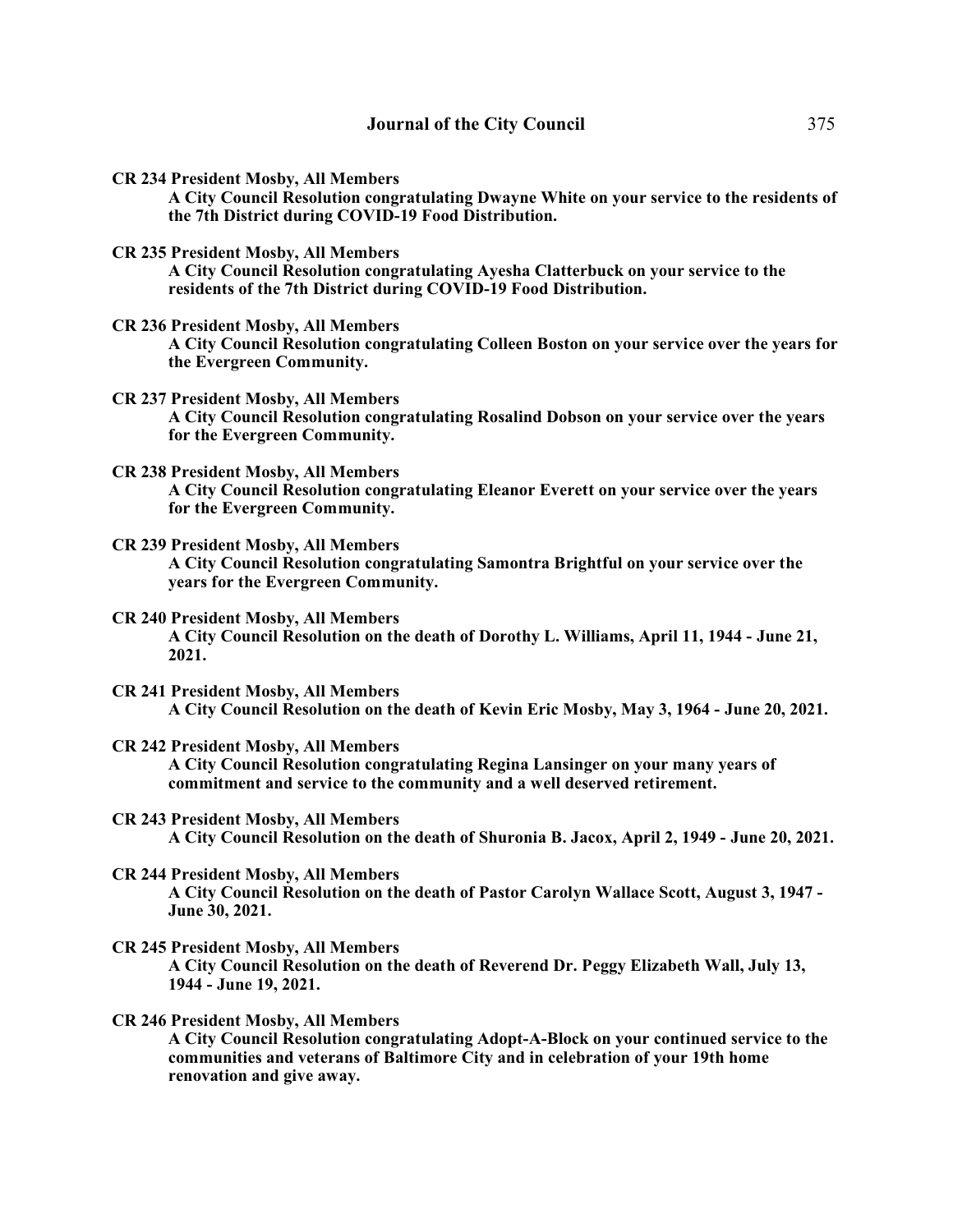**CR 247 President Mosby, All Members**

**A City Council Resolution congratulating Mel Vines on your 70th Birthday, thank you for all of your dedication and service to Baltimore City Recreation and Parks.** 

#### **CR 248 President Mosby, All Members**

**A City Council Resolution on the death of Fire Captain Woodlon, April 5, 1943 - June 2, 2021.**

#### **CR 249 Schleifer**

**A City Council Resolution congratulating Helen Davidson on entering the centenarian club, this incredible milestone is accentuated by your countless contributions of love and wisdom to others, Happy 100th Birthday!**

#### **CR 250 President Mosby, All Members**

**A City Council Resolution congratulating Robert Dallas on your retirement after 50 years of dedicated service with Baltimore City Recreation and Parks.** 

#### **CR 251 Burnett**

**A City Council Resolution on the death of Catherine Thomas, April 25, 1943 - June 18, 2021.** 

**CR 252 President Mosby, All Members**

**A City Council Resolution congratulating The Black Genius Art Show.**

## **CR 253 President Mosby, All Members**

**A City Council Resolution congratulating Codetta Bake Shop.** 

#### **CR 254 President Mosby, All Members**

**A City Council Resolution congratulating Elite Secrets Bridal.**

#### **CR 255 President Mosby, All Members A City Council Resolution congratulating Media Rhythm Institute.**

#### **CR 256 President Mosby, All Members A City Council Resolution congratulating NKVSKIN.**

#### **CR 257 President Mosby, All Members A City Council Resolution congratulating Pastor Dame Dorse.**

#### **CR 258 President Mosby, All Members**

**A City Council Resolution on the death of Mamie McDaniels, January 7, 1938 - July 9, 2021.**

# **CR 259 President Mosby, All Members**

**A City Council Resolution congratulating Renee L. Butler on 33 years of committed service with the United States Postal Service.** 

#### **CR 260 President Mosby, All Members A City Council Resolution congratulating Vanessa G. Williams on 34 years of committed service with the United States Postal Service.**